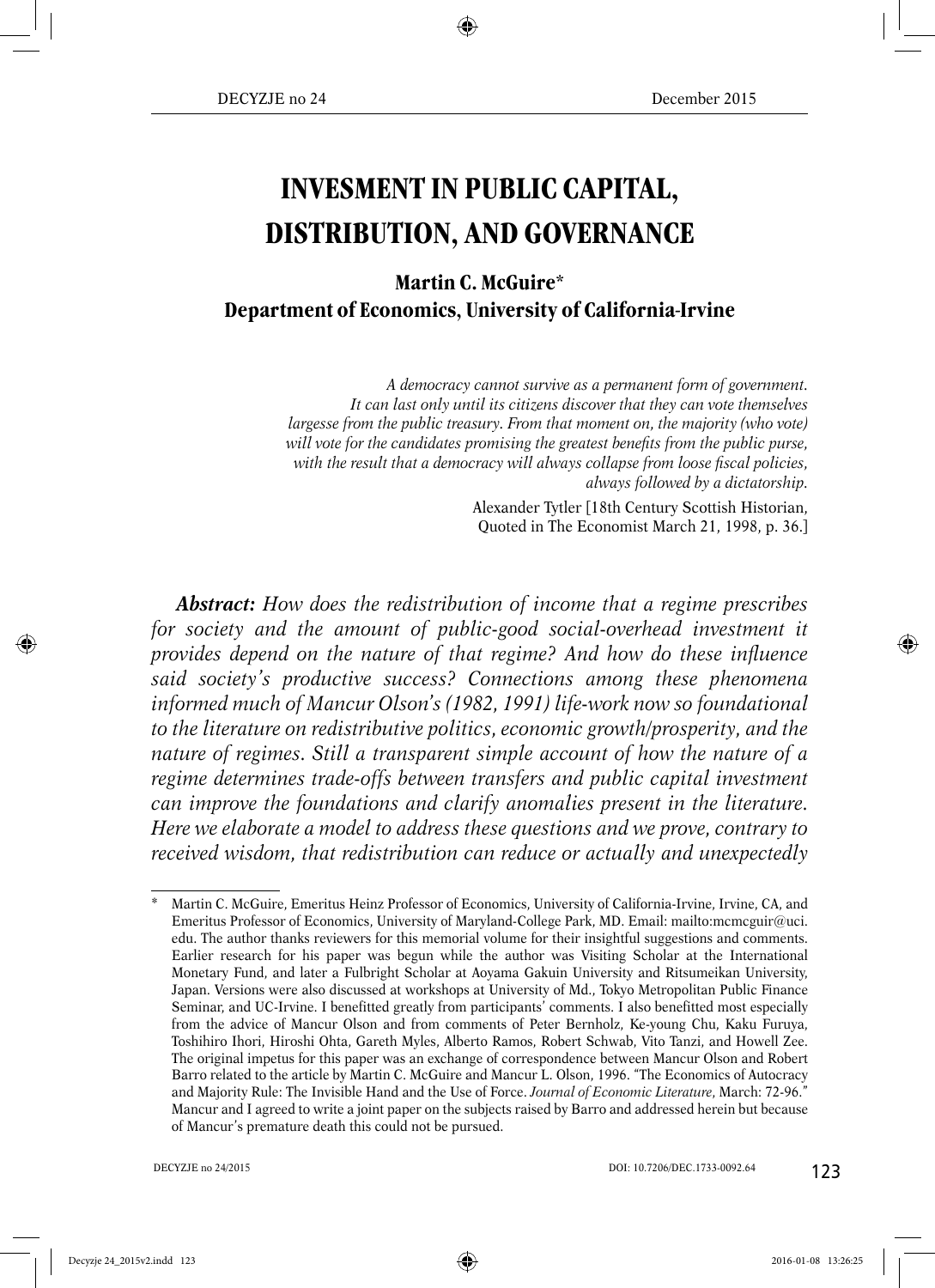*increase supplies of public overhead capital. Redistributive taxation reduces capital productivity, which incentivizes governments to supply less. But, contrary to conventional wisdom, redistribution can also so deplete the tax*  base that to offset some of the loss government will actually invest more in the *way of public-overhead factor inputs than would a less redistributive regime of an otherwise comparable society.*

*Key words: Economic Autocracy, Benevolent Dictator, Consensual Society, Public Investment, Social Capital, Redistribution, Majority Rule, Optimal Government, Leviathan.*

## **1. INTRODUCTION**

What is the relationship between the redistribution of income that a regime prescribes for society and the amount of public-good social-overhead investment it provides? As evidenced by The Economist's quote from Tytler the question is not new. Economists such as Mancur Olson have focused intense scrutiny on the importance of public capital investment in a society's productive success and on the effects of redistributive transfers – so massively increased over the past generation – to that success. The connection between these two phenomena informed much of Olson's life-work now so foundational to the literature on redistributive politics, economic growth/prosperity, and the nature of regimes. Still a transparent simple account of how the nature of a regime determines trade-offs between transfers and such public capital investment can improve the foundations and clarify anomalies present in the literature. Such irregularities include non-intuitive efficiency effects of redistribution, and the peculiar role of Cobb-Douglas production in appraising the trade-offs. The modern classic is Robert Barro (1990), which many take as a foundation for such analysis, but as shown here this contains errors. Clarity about these issues can be elusive because of the great variety in sources, and types of redistribution, and even the meaning of the term. We take pains to clarify this in Section II of this paper.

Here we elaborate a model to address these questions and we prove, contrary to received wisdom, that redistribution may reduce **or** actually increase supplies of public overhead capital. Redistributive taxation reduces capital productivity, which incentivizes governments to supply less. But, contrary to conventional wisdom, redistribution can also so deplete the tax base that to offset some of the loss government will actually invest *more* in the way of public-overhead factor inputs than would a less redistributive regime of an otherwise comparable society. These conclusions challenge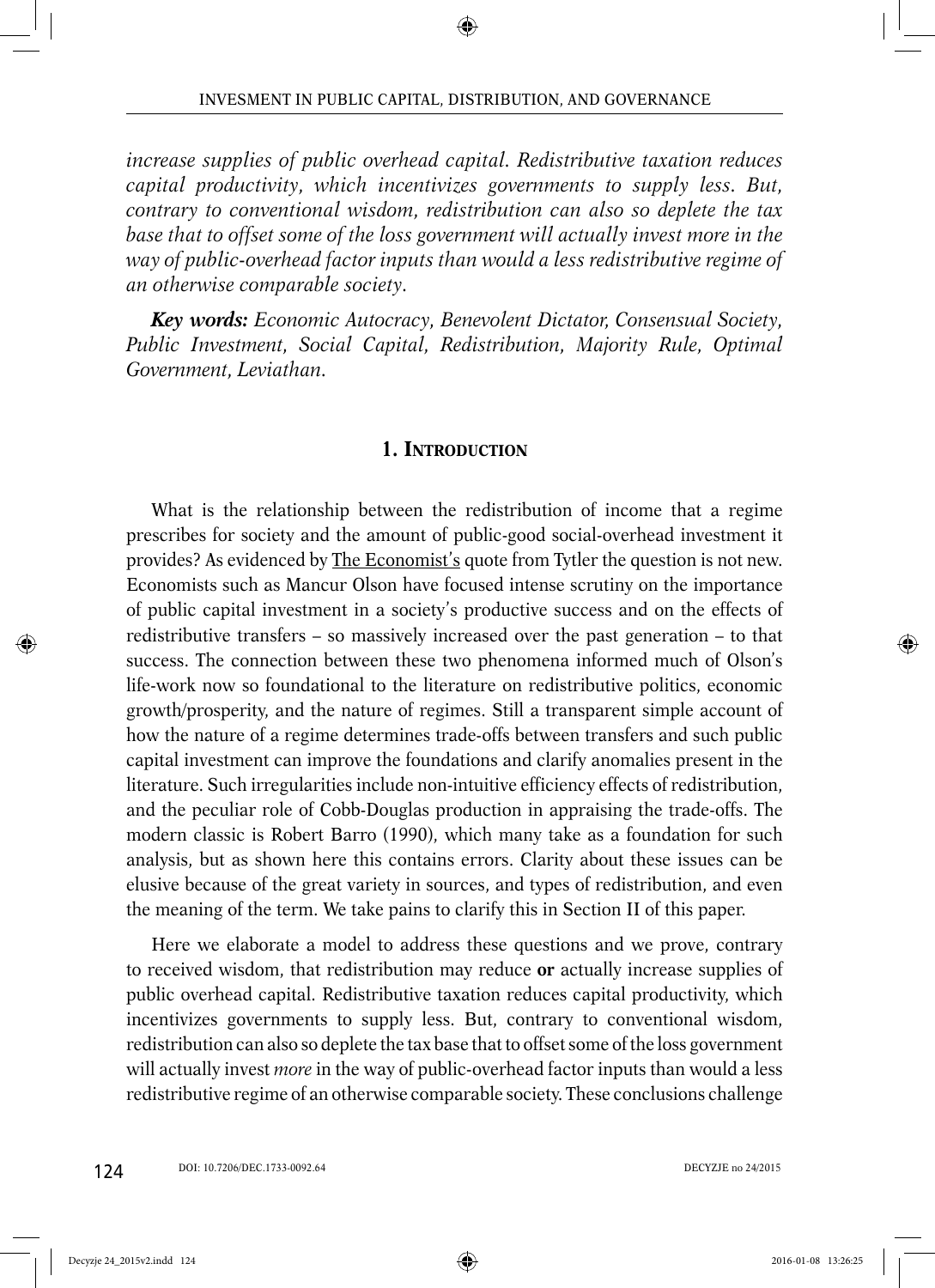Barro's (1990, 1999) model, which misses this dynamic between redistribution and social investment. Moreover, refuting Barro we show that interactions between redistribution, investment, and type of regime entail deadweight welfare losses even if the amount a government invests in its society is "efficient."

Classics and moderns alike recognize<sup>1</sup> that every society reaps immense allocative benefits from conquering anarchy and imposing a social order on itself via its government, and that the first justification of every social order is the provision of productivity enhancing public goods. A second feature universal to every social order and its government is transfer of wealth from some groups of the population to others. From the positive perspective adopted here redistribution is not as a question of equity but of power. The basic premise is that the tradeoff between these two choices boils down to a benefit cost calculation rather than a value judgment: in return for the net benefits which a society obtains from productive public good investment, it must pay extra costs, transfers to favored and powerful groups which its form of governance exacts. Following Martin McGuire and Mancur Olson (1996) [hereafter MO]. we ask: how far along the public-good-benefit/redistribution-cost margin a society and a government will proceed? As in more recent research on the larger tapestry of a country's political economy how do governments combine political and economic calculation to balance these competing choices?

Here we extend and elaborate the beginning approach to this problem made by MO. They constructed an argument based solely on substitution effects. National product was a function of public overhead capital inputs, (G), and all other factors including labor (L) were fixed in supply. They demonstrate that governments that choose more redistribution will ordinarily provide less public goods.2 Crucial in this calculus is the share of the private productive economy owned by the governing powers, since this determines how much of the costs of redistribution will be borne by those governing powers and how much of the gains from public good provision they will capture.

<sup>1</sup> Selected references would include later work of Barro (1999) the vast work of Acemoglu and co-authors Johnson, Robinson, Yared, Naidu, and Restrepo eg (2006, 2008, 2012, 2013), of Alesina and Rodrik (1994), of Benabou (1996), of Aghion, Alesina, and Trebbi (2008), Persson and Tabellini (1994, 2006, 2008, 2009), Cheibub, Gandhi, and Vreeland (2010). From the classics such as Hobbes (1651) or Schumpeter (1942) to moderns including Barzel (2002), Brennan and Buchanan (1977), Engineer (1989, 1991), Hillman and Ursprung (2000), Hirshleifer (1995), Karras (1996), Niskanen (1997), Olson (1982, 1991, 1993), Sandler (1992), Skaperdas (1992), and Wintrobe (1990, 1998), and recently Jos'e Antonio, Jennifer Gandhi, and James R. Vreeland (2010).

<sup>&</sup>lt;sup>2</sup> One line of research (Cornes and Sandler 2000, Itaya and Myles, 1997) demonstrates contrary to the early M-O model that inequality of distribution by increasing voluntary public good provision as a substitute for benevolent government can benefi t everyone. Although the mechanism that produces this result differs from mine, it is consistent with our result.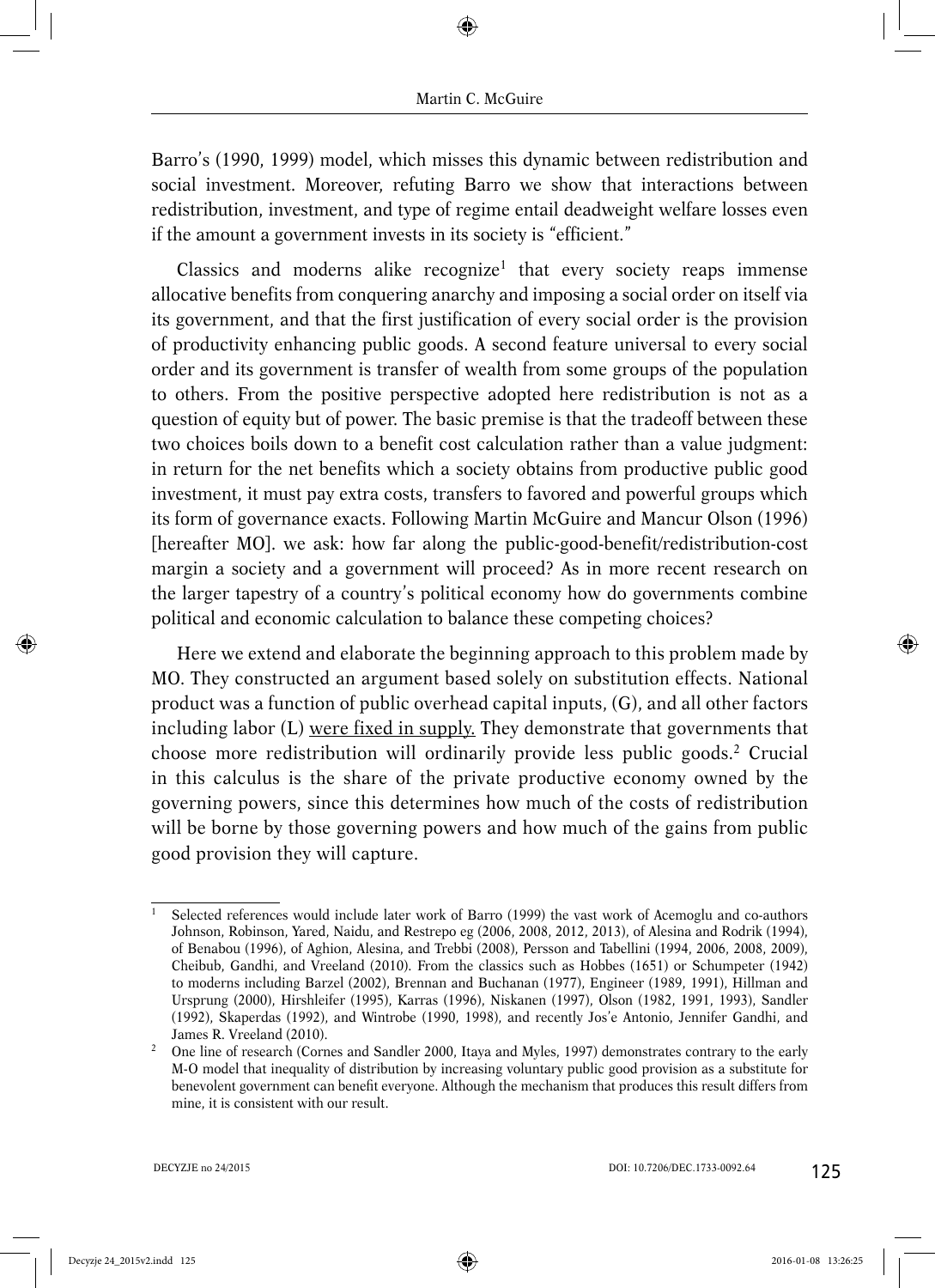Barro (1990) also approaches these questions in a dynamic multi-period model.3 He includes both income and substitution effects in the consumer's responses to linear income taxation and choice of saving. He finds that in the knife-edge case of Cobb-Douglas (C-D) production, the consumer's maximizing response to linear taxation *does not* interfere with marginal efficiency conditions in the government's investment decision calculus. Consequently he argues under a C-D assumption the government always provides an "efficient" amount of G irrespective of the level of taxation employed for redistribution.4 I show this to be wrong. How excess burden of taxation influences the **amount** of public investment and how it influences the **efficiency** of government decisions to invest are different issues even though related. In fact,<sup>5</sup> income effects may cause greater redistri-bution to lead to **more** social overhead provision. I construct a simplified, comparative static version of Barro's dynamic model demonstrating that in his framework too realistic democracies can be envisaged as a linear combination of pure Autocracy and perfect Utopia. Accordingly, this powerful organizing concept of Olson's, which visualizes every society to behave somewhat like a pure democracy and somewhat like a selfish dictatorship, thus readily extends to environments that include individual labor-leisure as well as savings-consumption choices.

The paper proceeds in several stages. First, to introduce income and scale effects, I develop a basic model and derive outcomes under lump sum taxation. We show these outcomes (1) for a utopian, totally benevolent or consensual dictatorship concerned only with the welfare of the citizens, then (2) for comparison for a totally selfish autocrat concerned only with his own net tax collections. Second, we examine outcomes under linear income taxation. Here again the extreme cases of perfect consensus utopia and totally selfish autocracy are considered. A comparison of regimes demonstrates that an autocrat may actually provide *more* of the public capital input, and therefore sustain a more productive economy. Third, (Section 7), using the pure autocracy and pure utopian examples as end points, we demonstrate how more realistic semi-

Production combines (1) fixed amounts of labor, (2) variable amounts of private capital (k) accumulated through savings decisions, and (3) variable amounts of tax financed government public factor inputs, (g) to produce generalized output (y). With C-D production, because the productive efficiency conditions for g/y are the same under benevolent and self-interested governments, the *share* of public investment as a percentage of national income or product is the same under the two regimes. But because the analysis ignores income effects it overlooks the fact that both y and g differ systematically under different optimizing regimes, so that g and y may differ greatly while g/y does not.

<sup>4</sup> This resembles the Diamond and Mirlees (1970-71) [D-M] result that at a constrained-maximum secondbest, marginal constraints in consumption markets will not contaminate the optimality of first best marginal conditions in factor markets. Absent C-D production technology, this D-M conclusion may **not** obtain. This knife-edge peculiarity of Cobb-Douglas production also turns up in analyses of neoclassical balanced growth as in Akerlof and Nordhaus (1967) and Arrow and Kurz (1970), for reasons explained in Section 9.

<sup>5</sup> Engineer (1989, 1990) provides early insights into this question. Income and scale effects in consumer utility and government production functions have also been identified and considered in some detail in the literature on optimal inflation tax. See Aiyagari, Christiano, and Eichenbaum (1992) and Mulligan and Salai-Martin (1997) for example.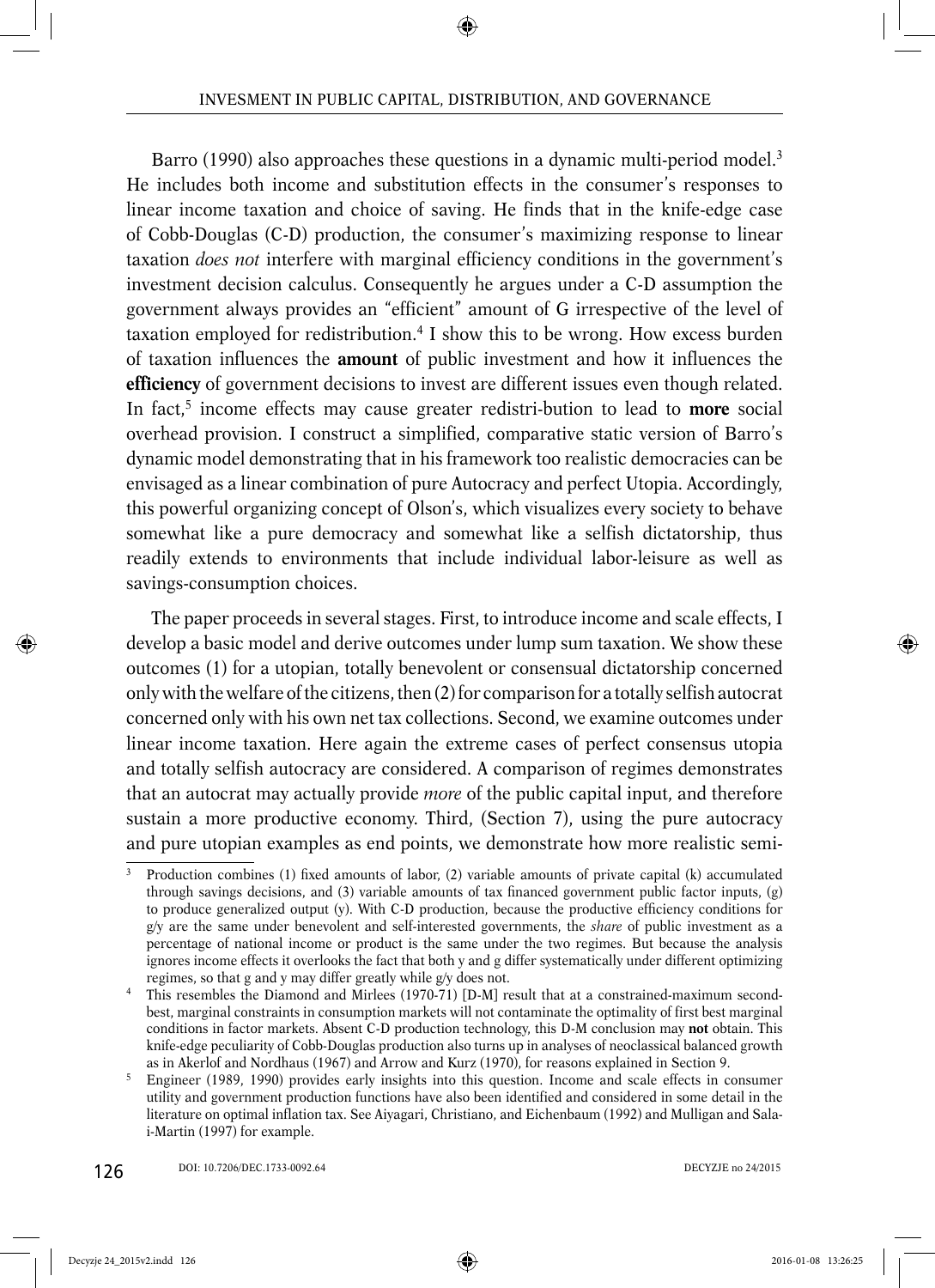democratic societies share features of both these components and can --- as in MO (1996) be analyzed as a linear combination of the two. Moreover, we show that there is an inherent tendency for sufficiently democratic societies, where the ownership base of the governing group is sufficiently far reaching, to refrain completely from transfer, and to tax only to pay for public capital public goods. Fourth (Section 9), we explain why it is that other Constant Return to Scale production functions other than Cobb-Douglas necessarily entail violations of the efficiency condition for public factor input provision. This peculiar difference between C-D and other production functions is recognized (Barro 1990, and Karras 1996), but not explained.<sup>6</sup>

## **2. DEFINITIONS**

Before proceeding, however, a clarification of our underlying categories seems in order. Specifically the categories that we label "public investment," "redistribution," and "governance" all may invoke different understandings in the reader, especially since each is often applied to name various different phenomena, entities, or constructs.

## **Public Capital**

The capital investments referred to in the title should be thought of here as investments by public authorities in human or physical capital, which enhance the total productive capabilities of an economy in the fashion of public goods. These public good investments can be highly diverse: public safety, health, education, transport and other infrastructure facilities, establishment of judicial and financial institutions and their enforcement, and national security to name some of the more prominent. Economists often have labeled the economically productive capital so amassed as "Social Capital." However, sociologists and political scientists, among others, could be confused by this usage, as "social capital" has become for them closely associated with Robert Putnam's usage (following James Coleman) – namely a system of norms and expectations that enable people to work together, or that improve societal functioning, such as norms of reciprocity, truth telling, and trust.

<sup>6</sup> Cobb-Douglas (CD) production is not as much of a special case as one might think. For the analysis of macroproduction some overall function must be selected for tractability. This points to a choice of a constant returns to scale (CRS) or linear such homogeneous production function, since otherwise either "excess returns" to productive factors over and above their marginal products or sub-marginal returns then must be explained. In other words, non-CRS production simply introduces a need for further accounting of national accounts. There are plenty of CRS production functions other than Cobb-Douglas, but none of the others with its centrality, tractability, and familiarity. This paper shows that other CRS but non-CD choices imply an inefficiency in the tax-investment behavior of government tax/investment decisions, where CD production allows the efficiency loss to be avoided.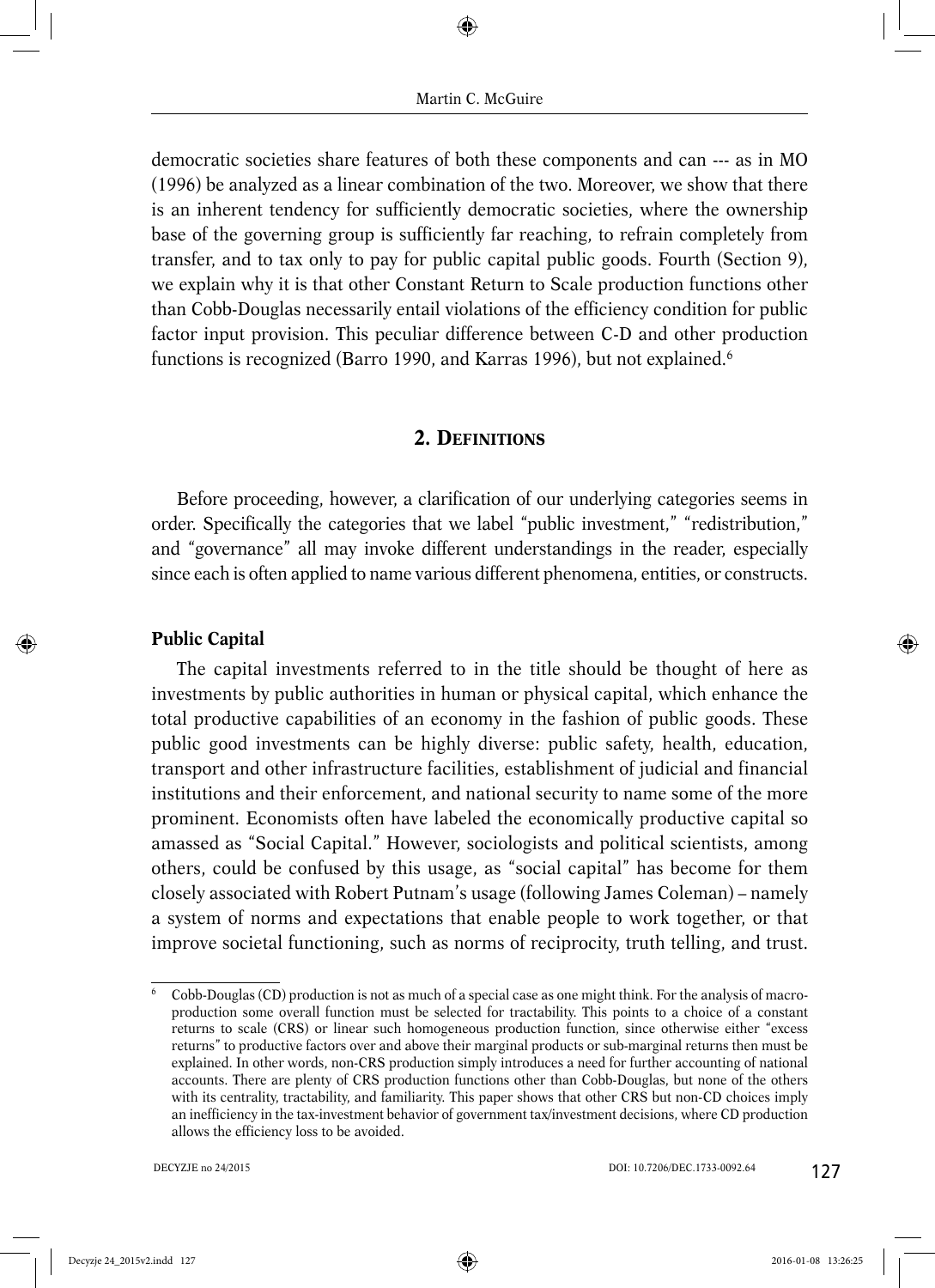In that conception "social capital" is a public good, but it is not typically produced by government investment nor more generally associated with capital expenditure and thus not rival with redistribution. It also is not concrete. For this reason I have omitted that term from the title, and where used in the text it does not refer to "social capital" as conceived by Coleman.7 Moreover, since our analysis has no explicit time dimension, and therefore, follows the "comparative static" scenario typical of introductory economics, there is no distinction between investment (which is a flow) and "capital" (which is an accumulated stock). So I use investment and capital more or less interchangeably.

## **Governance**

The government considered here can reflect a unified monolithic king who "owns" his economy. He taxes and spends (within limits) to suit his own interest, and he maintains this power with no expenditures identified as necessary to maintain his position, indefinitely. There is no treatment of the internal incentives, conflicts and compromises within the government. If the king has no separate interests of his own, he may be "benevolent," and represent solely the aggregate interest of the people, assumed to be unitary and monolithic. With all internal issues regarding distribution having been settled, this "consensual society" has the same incentives and goals as a perfectly benevolent dictator. Lastly, in the later stages of the paper, the government may represent the interests a subset of the population. How any particular subset might come to command the instruments and powers of governance is left to be addressed another time. Here again, however such a government might be composed, as under the first two "pure" forms, questions of distribution within the governing structure are omitted.

## **Redistribution**

The range and variation of issues under the rubric distribution is vast. Distribution or redistribution among whom? By what criteria? How decided, enforced, and regulated? Current practices may often involve a parliament, deciding by vote, and as a response to diverse demands and pressures. The distribution addressed in our model however is vastly simpler than such real world examples, yet in its way logically prior to any of them. The only distribution treated here is from the producing economy – the citizen-workers – to the government. This redistribution is implemented by a tax, and a very simple tax at that like a flat rate income tax. The productive economy and its worker/consumers pay the tax with no discrimination among them, as they are taken to be a unitary monolith. The government, whether the creature-client of a (1)

<sup>7</sup> I thank a referee for helping with this.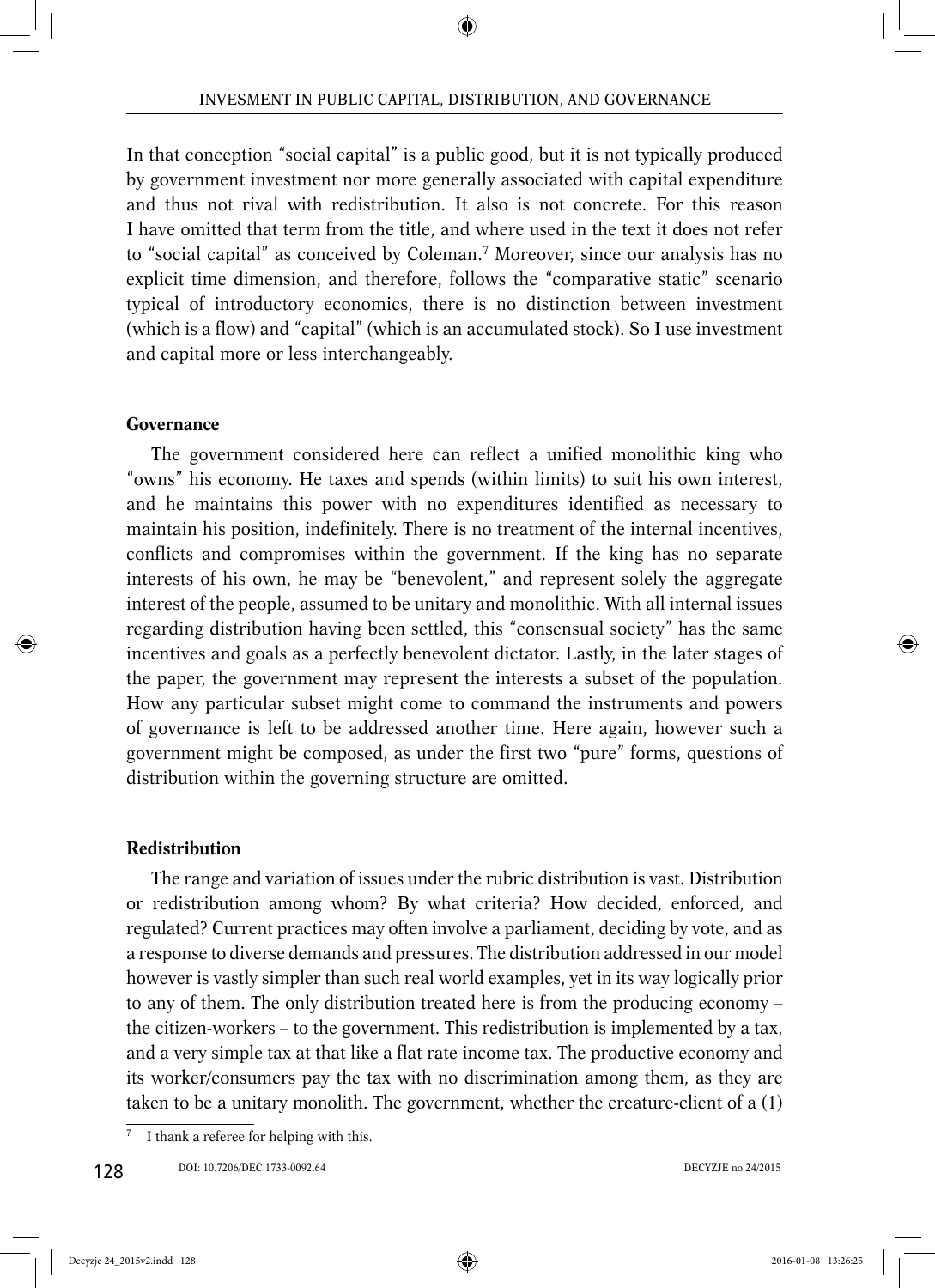selfish autocrat or (2) a benevolent dictator, or (3) a unified oligarchy of a fraction of the people sees its interest as congruent with the net benefit that accrues to its client.

Thus the redistribution afforded by the tax and spend options of the government resembles a tribute to the king, or in the case of benevolent dictatorship a "tribute" from the citizenry to itself. One of the insights of this paper is to demonstrate that viewed from this perspective, autocracy and ideal democracy are merely end-points along a spectrum of possible modes or styles of governance.

## **3. CONTEXT, NOTATION, AND CONSUMER BEHAVIOR**

## **Context: The Game**

The economic model developed here is in the economic tradition of comparative statics. Thus, as in any such analysis, this describes steady state equilibria or tendencies in our political economy. The dynamics of how such equilibria might be achieved (or avoided, or blocked for that matter) – while highly relevant and interesting – are not discussed.

The game proposed between the citizenry as workers/consumers and the collective authority or government is, accordingly, rather simplified (considering the alternatives offered by modern game theory). The unitary, monolithic government – whether it is benevolent dictator who truly represents the welfare of the citizens, or a selfish and greedy autocrat who acts to maximize his own benefit – moves first. It has accurate information as to how the citizenry will respond to his tax and public good provision decisions, and he uses this information when deciding how to tax and invest in his realm. Moving second, the citizens – themselves acting as a unitary monolith also – maximize welfare given the parameters announced by the government. End of game! Note that fascinating issues like the length of time over which the government maximizes, and whether the details of the costs of tax collection and enforcement of the regimes power influence its choices and its durability are left aside as well.

## **Notation**

There is a single, numeraire consumption good, Y, the output of private production.

 $Y = National Product; price = 1$ 

The consumer/producer/citizens are modeled at first by a single unitary representative individual or homogeneous group, with a time endowment  $\mathbf{L}^{\mathbf{\theta}}$  which is consumed as leisure, *L*, or allocated as productive labor, L.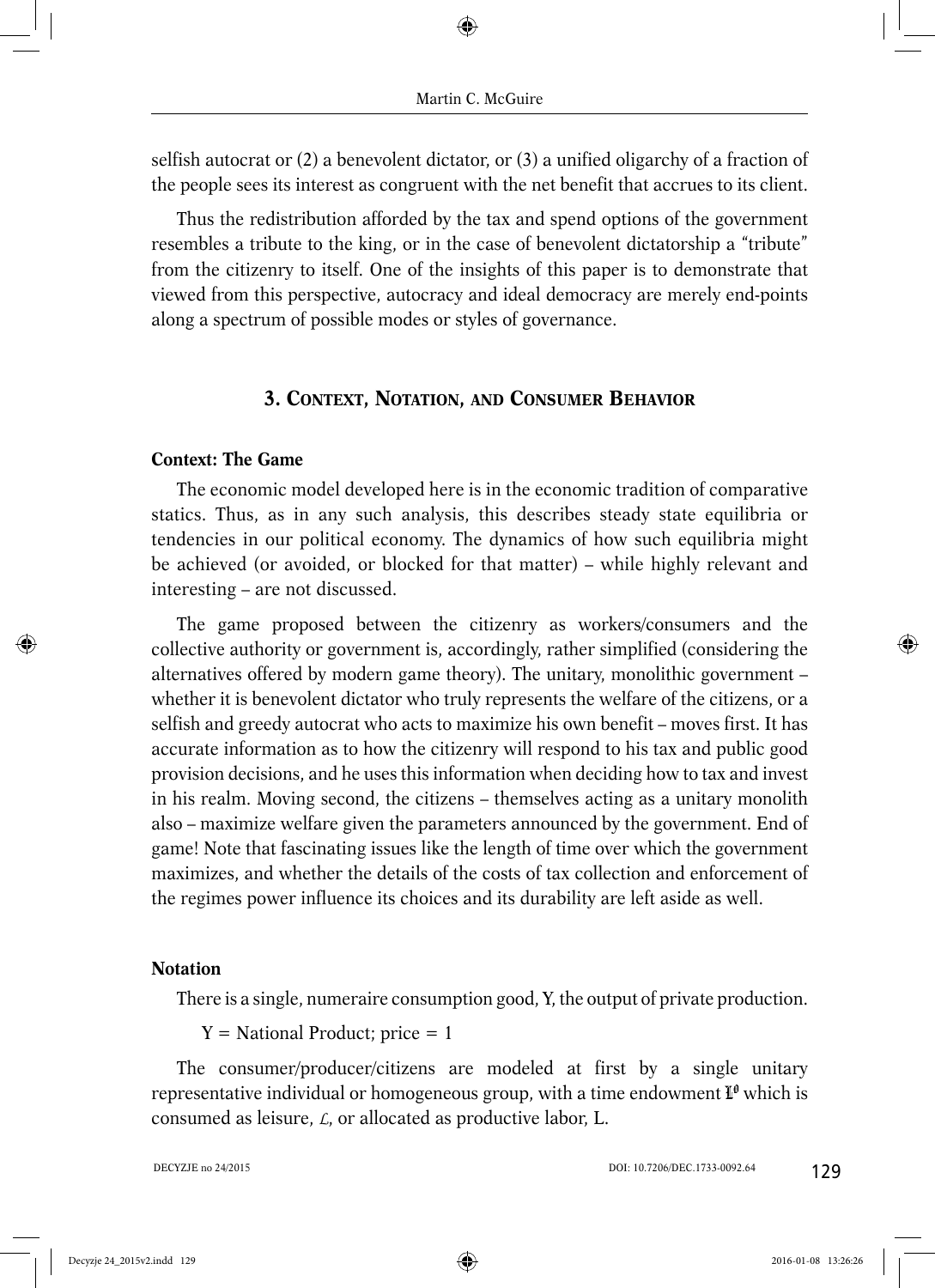L = Labor Supply = Time Endowment – Leisure =  $\mathbf{I}^{\mathbf{0}}$  –  $\mathbf{\mathcal{L}}$ 

The public good factor input, G, can be transformed from Y at constant average cost of unity.

 $G =$  Public Good Factor Input; price  $= 1$ 

Production is Cobb-Douglas (See footnote 7.)

 $Y(L, G) = L^{\alpha}G^{1-\alpha}$ 

 $Y_G, Y_I$  = Marginal products of G, L

The government or "ruling interest" finances G from tax collections, which may be **either** lump sum **or** constant proportional linear income taxes. Lump sum taxation is used here strictly for a heuristic comparison.

 $T =$  lump sum taxes, under lump sum taxation.

t = Average/Marginal Income tax rate under linear income taxation.

 $C =$  Citizen Consumption after taxes, price of  $C = 1$ 

 $C = (1 - t)Y(L, G) - T$ : **either** T **or** *t* must be zero.

 $U = U[C, L]$ : Citizen Utility: maximized for any given T or t, and G.

 $U_C > 0$ ,  $U_L = -U_L < 0$  : Marginal utility of consumption, labor.

The government chooses values of t or T depending on the case, and of G, to meet its objective, which we shall specify presently. Before doing so, however, we derive two relationships, which will be used throughout the analysis. These are (1) the citizen's response function to the government tax and public good supply decisions, and (2) the overall society's Consumption Feasibility Frontier (CFF) as seen by an omniscient planner.

## **Citizens' Response: Labor Supply**

The citizens accept government's choices of G and t (or T) and maximize utility. Their variable of choice is labor supply. Thus if taxation is lump sum, the citizens' first order maximization condition becomes:

$$
\text{Max } U[C, L] \text{ s.t. } C = Y(L, G) - T \quad \Rightarrow \quad Y_L U_C[C, L] + U_L = 0 \tag{1}
$$

On the other hand, under linear income taxation their FOC becomes:

Max  $U[C, L]$  s.t.  $C = (1 - t)Y(L, G) \Rightarrow (1 - t)Y_{T}U_{C}[C, L] + U_{T} = 0$  (2) L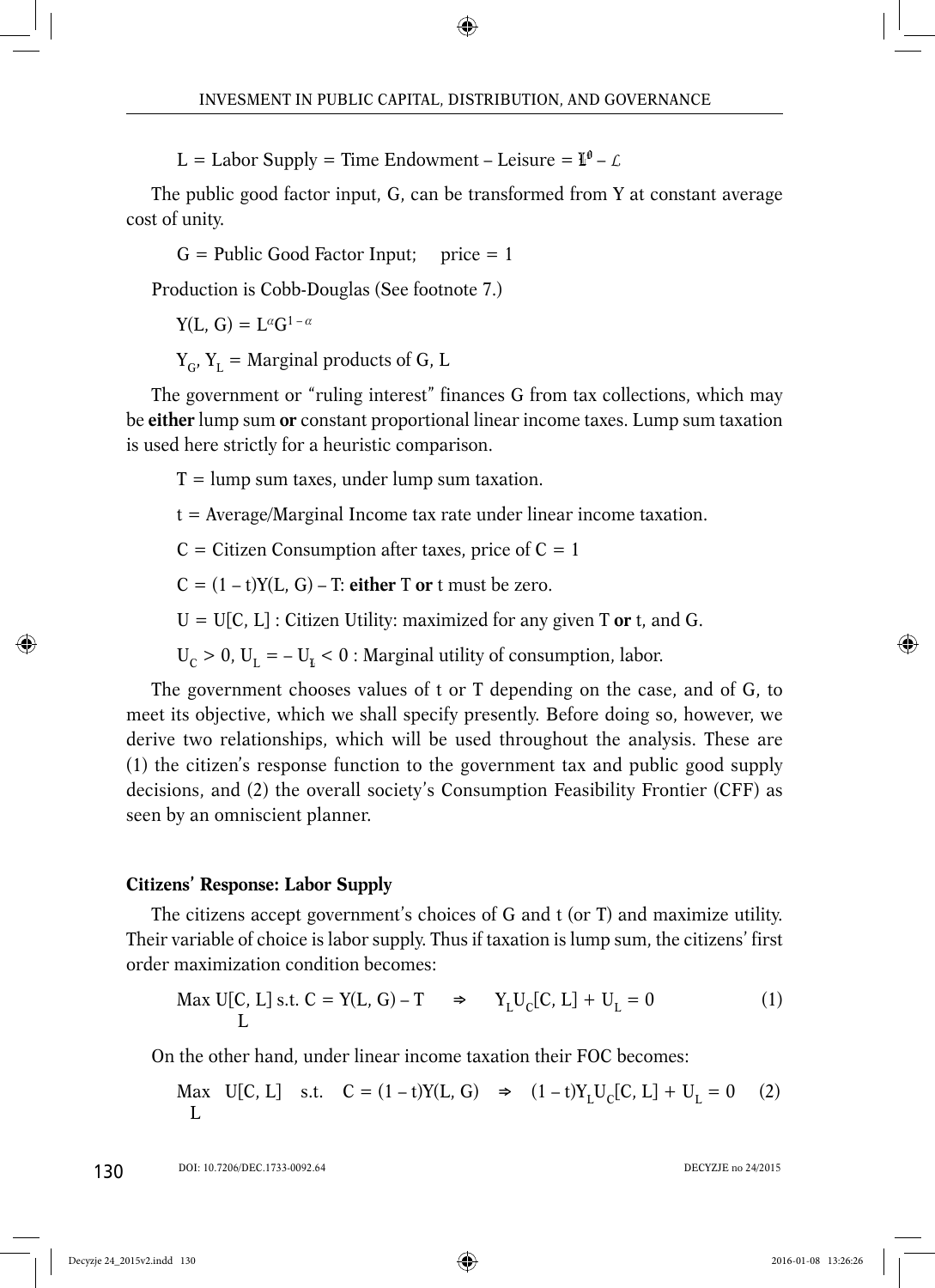#### **The Consumption Feasibility Frontier**

The omniscient planner's Consumption Feasibility Frontier,  $C = f(L)$ , is derived from the planning problem

$$
f(L) = \max_{G} Y[L, G] - G \tag{3}
$$



#### *Figure 1*

From necessary condition  $Y_c(L, G) = 1$  plus the family of consumption feasibility curves,  $C = Y(L, G) - G$ , the Feasibility Frontier follows by eliminating G. When Y is linear-homogeneous,  $Y_G$  is homogeneous of degree zero. From  $Y_G$  = a constant, it follows that the function  $G = g(L)$  derived therefrom is linear also and, therefore, so is Y(L, g(L)). Therefore, net consumption  $C = f(L) = Y(L, g(L)) - g(L)$  is also linear.<sup>8</sup> Graphical derivation of the envelope of  $Y(L, G) - G = \beta L$  is shown in Fig. 1 as a line of slope  $-\beta$ . Locus  $\beta$ L shows the maximum net output available to an economy which

For each value of G,  $Y(L, G)$  is shifted vertically downward by that amount "G" to give  $Y(L, G)$ -G, ie the "Consumption Feasibility Locus" for that amount of G. The value of G is shown by the intercept below the L-endowment point. When Y(G,L) is CRS, the envelope of the family of all such downward-shifted Consumption Feasibility Curves is linear,  $f(L)$  – (shown as Y-G- $\beta L$ ) – and each curve contributes one point to the envelope. At each envelope-point, its associated values of G and of L imply that  $Y_G = 1$ . The envelope line thus represents the solution to MaxG Y[L, G] – G = f(L).

<sup>8</sup> For example if  $Y = L^{\alpha}G^{1-\alpha}$  and  $Y_G = (1-\alpha)L^{\alpha}G^{-\alpha} = 1$ , then  $Y = (1-\alpha)^{(1-\alpha)/\alpha}L^{\alpha}L^{1-\alpha} = \gamma L$ . And  $Y - G$  is linear in L, viz Y – G =  $\alpha(1-\alpha)^{(1-\alpha)/\alpha} L^{\alpha}L^{(1-\alpha)} = \beta L (\beta = \alpha \gamma)$ . A general derivation of this relation is given in McGuire (1982).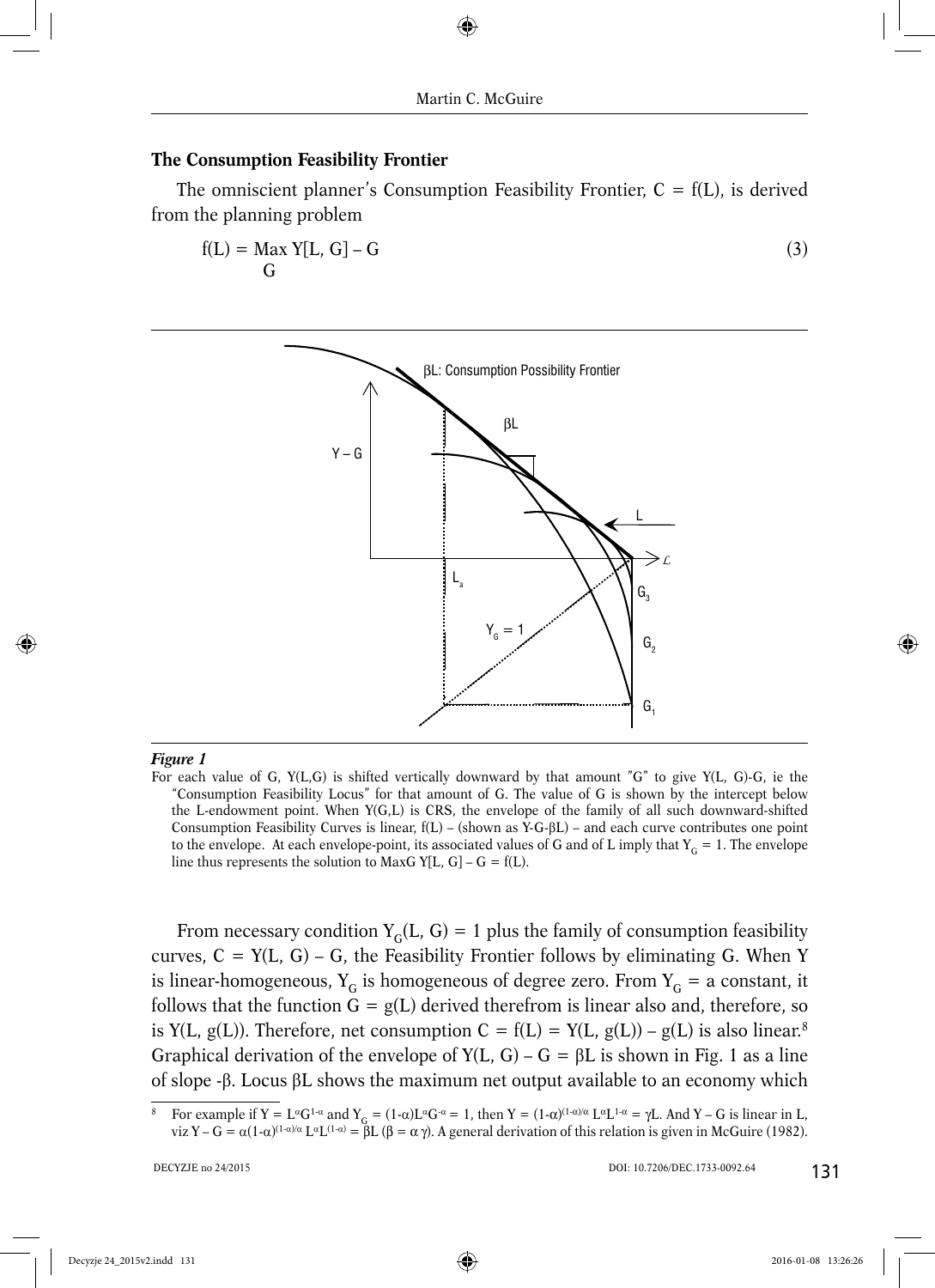has optimized the supply of G (price of 1) for every value of L. Let G take on various parametric values indexed by the label "k." Then for each value of k, a consumption feasibility curve exists – i.e. the curve  $Y(L, G<sup>k</sup>) - G<sup>k</sup>$  – and this curve contributes one point (say point "k") to the envelope Feasibility Frontier, which we label  $\beta L$ .

## **4. LUMP SUM TAXATION: UTOPIA VS. AUTOCRACY**

We now can use these analytics to compare a utopian consensual system of government versus a perfectly autocratic one. Both forms represent polar cases; neither is realistic, but they do establish extremes of best and worst which a system of governance can produce when the state can tax in a lump sum manner. An assumption of lump-sum taxation is also unrealistic, as it implies perfect costless information and an ability to tax without creating any excess burden at all, but it forms a heuristic basis for the analysis of income effects. The utopian consensual society – in which all redistribution questions have been settled and taxes are, therefore, levied solely for productive purposes – desires to:

$$
\text{Max } U(C, L) \quad \text{s.t. } C = Y(G, L) - T, \quad G = T \tag{4}
$$

In the case where  $Y = L^{\alpha}G^{1-\alpha}$ , the "Consensus Government," or benevolent dictator chooses G, and citizens choose L. The outcome of the citizens' choice is:

$$
U_C Y_L + U_L = 0; \quad \text{or } Y_L = \alpha Y/L = -U_L/U_C \tag{5}
$$

The outcome of the Government's choice is:

$$
Y_G = (1 - \alpha)Y/G = 1\tag{6}
$$

Therefore, to summarize the optimum with lump-sum taxation and a perfectly benevolent government:

$$
MRTS = (Y_L/Y_G) = MRS = (U_L/U_C) = [\alpha/(1-\alpha)]G/L = \alpha(1-\alpha)^{(1-\alpha)/\alpha} = \beta
$$
 (7)

This utopian optimum is shown in Fig. 2. It generates U**<sup>o</sup>** for the citizens, as indicated at point " $\mathbf{o}$ ." Note that the optimum provision of public factor input,  $\mathbf{G} =$  $G^{\circ}$ , is identified by the curve  $[Y(L, G^{\circ}) - G^{\circ}]$  which is tangent both to U<sup> $\circ$ </sup> and to the Consumption Feasibility Frontier envelope βL at point "**o**." The citizen's optimizing choice of  $L = L^{\circ}$  is shown as well. U<sup> $\circ$ </sup> is the absolute best any society could achieve. Resources are allocated to productive factors, G, until the marginal product of the last unit allocated equals its cost, illustrating how the utopian government takes a long-run view and is thus willing to invest in public factor inputs.<sup>9</sup>

<sup>9</sup> Our steady state, long run equilibrium interpretation of a comparative static result abstracts from intertemporal considerations, so the word "invest" is meant only suggestively. Fig. 1 can also illustrate Barro's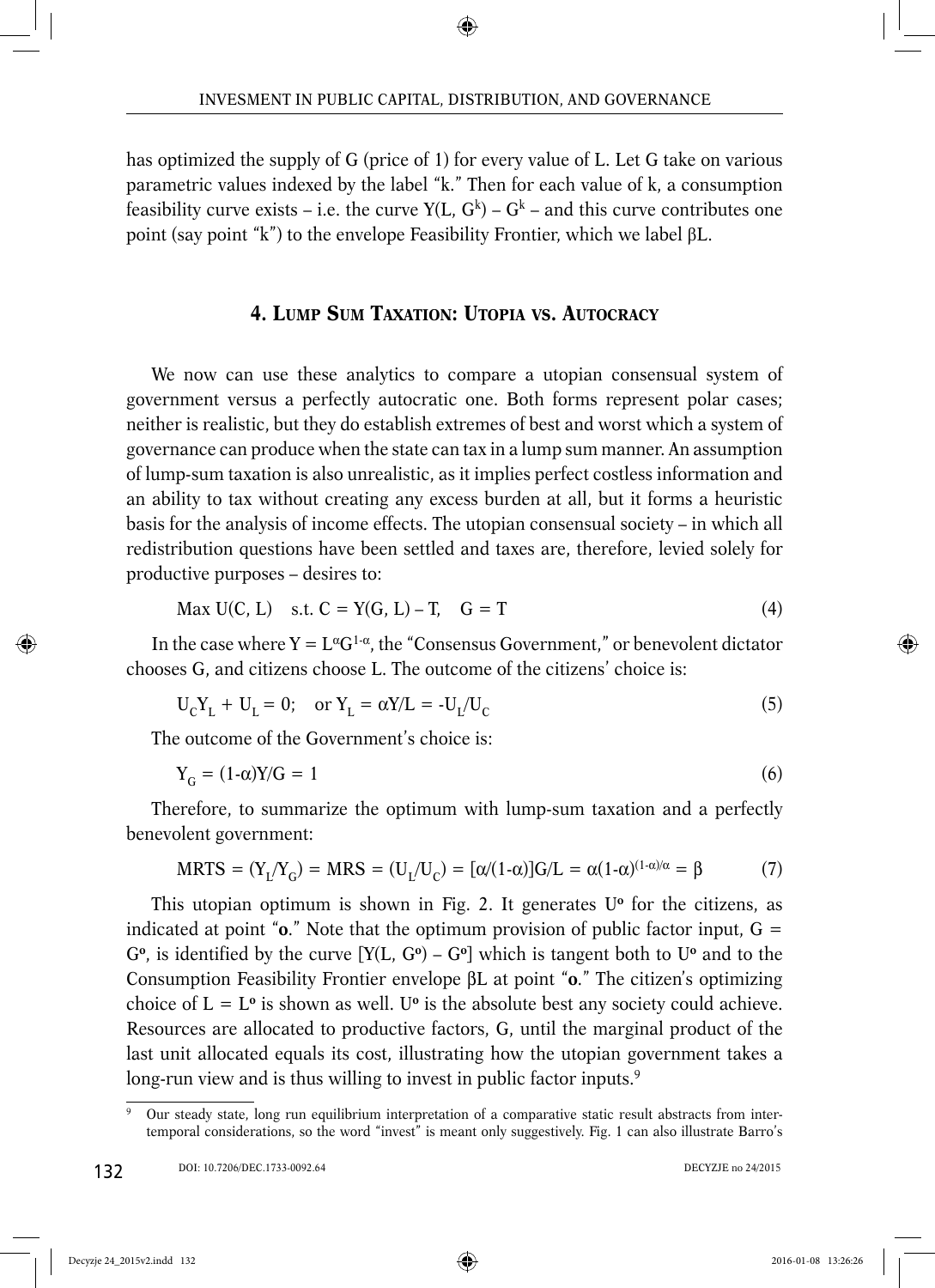

#### *Figure 2*

The planner's Consumption Feasibility Frontier, CFF, as derived in Fig. 1, is again drawn as βL together with two Consumption Feasibility Curves (CFC),  $Y(G, L) - G$  curves. Every CFC  $G^0 < G^*$  contributes one point to βL. A benign, utopian government using lump-sum taxes chooses  $U^0$ , the associated  $G^0$  and  $L^0$ . A selfish autocrat with lump sum tax powers could obtain rents of  $R^*$  by providing  $G^* > G^0$ , which induces work  $L^* > L^0$ . To obtain R<sup>\*</sup> he must know he lowest welfare his subjects will endure, ie. U<sup>0</sup>.

Now consider the selfish autocrat. We assume that his wants are unlimited just as any other consumer's. His rule, we assume, is secure, so that he desires to maximize long run sustainable extractions from his realm; therefore, he is willing to plough resources from tax collections, T, back into the economy in the form of public factor inputs or investments. Thus the autocrat's net "Rent" collections are  $R = T - G$ . The citizen's consumption C, labor supply L, and utility U(C, L) are indirectly determined by the autocrat through the choice of T and of G. This is seen from the citizen's choice problem.

$$
\begin{array}{ll}\n\text{Max } U[\{Y(L, G) - T\}, L] & \text{s.t.} \quad L \leq \mathbf{I}^{\theta} \\
L\n\end{array} \tag{8}
$$

result that if the planner consistently supplies too much G (so that  $Y_G$  = constant < 1), or too little G (so that  $Y_G > 1$ ), the second best optimum cannot be achieved by decentralized lump sum taxation. For now, the second best *social* consumption opportunity set is a ray like βL only less steep (say εL, ε < β), but individual, post tax, consumption opportunity curves are not tangent to εL. Therefore, lump-sum taxation cannot induce the consumer to choose a point where his indifference curve is tangent to εL.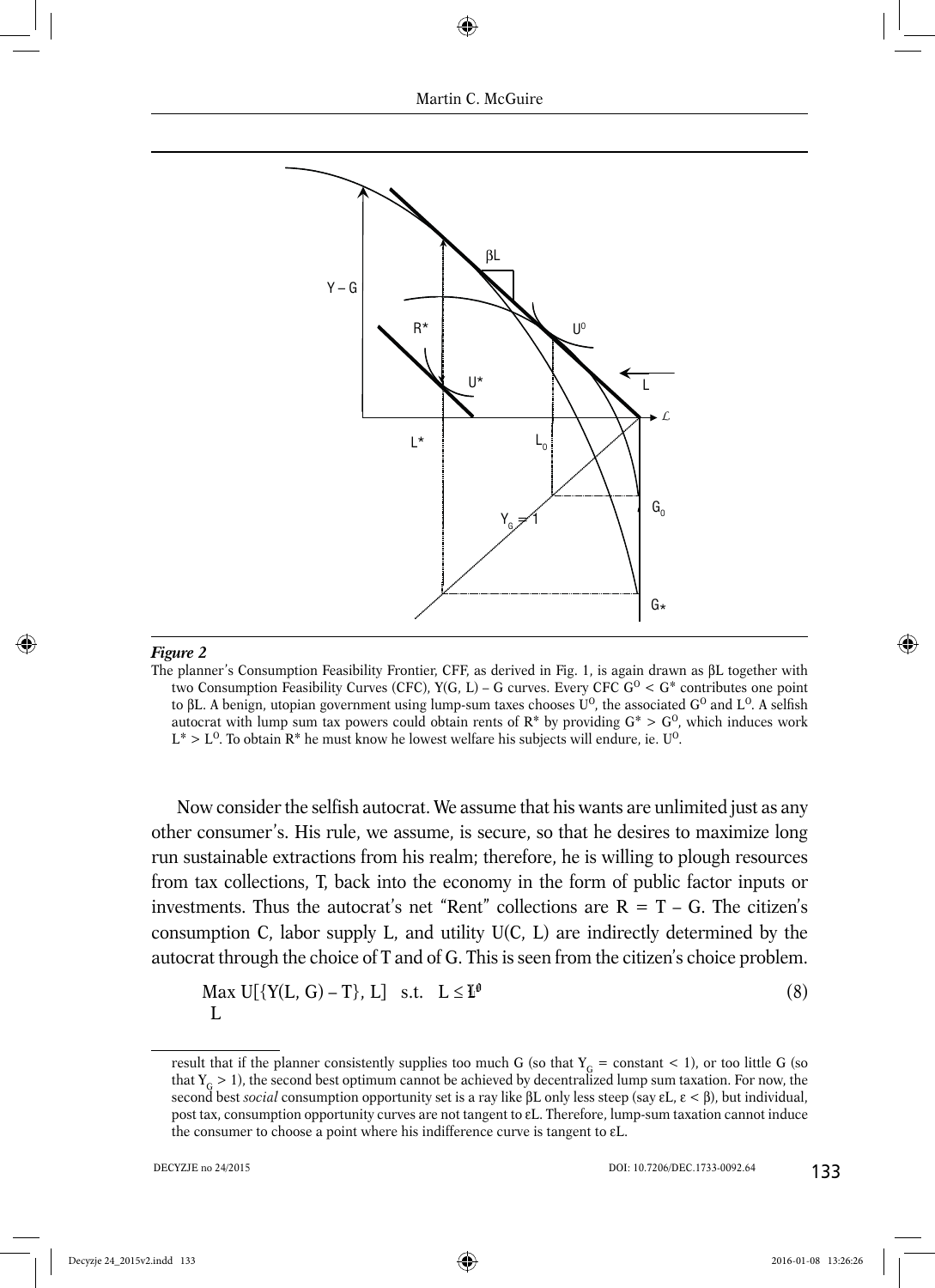which yields again  $U_cY_L + U_L = 0$  as in eq (1) or eq (5), and therefore labor supply, L, and consumption, C:

$$
L = h(T, G); \quad C = Y[h(T, G), G] - T \tag{9}
$$

Thus the autocrat, in choosing T and G, effectively chooses the citizen's utility. How does he determine T? He wants T as large as possible. If we assume a minimum citizen utility exists, and is known by the autocrat U**\*** , below which the autocrat will lose power; then the autocrat's problem becomes:

$$
Max [T - G] + \lambda [U^* - U\{[Y\{h(T, G), G\} - T], h(T, G)\}]
$$
\n(10)

with necessary first order conditions:

$$
1 - \lambda \{ h_T[U_C Y_L + U_L] - U_C \} = 0 \quad \Rightarrow \quad 1/\lambda = -U_C \tag{11}
$$

and

$$
-1 - \lambda \{ h_G[U_C Y_L + U_L] + U_C Y_G \} = 0 \Rightarrow 1/\lambda = -U_C Y_G \Rightarrow Y_G = 1
$$
 (12)

The first, Eq. (11), shows that taxation proceeds until the implicit relative weight of the citizens' to the autocrat's utility equals  $λ$ . Eq. (12) confirms that autocrats who can tax in a lump sum manner impose no excess burden and, therefore, invest until the marginal product of the public factor inputs  $Y_c$  just equals its cost (which is unity).

Figure 2 shows this U**\***-optimum of the selfish autocrat, also comparing it to the U**<sup>o</sup>**-optimum of the utopian consensus. The U**<sup>o</sup>** outcome is simply an autocratic outcome with zero Rent. The after tax consumption opportunity set of the society is shown to be equal to the utopian constraint shifted in by the amount of net rent collections. Fig. 2 also compares the citizen's choice of L and the government's choice of G under the two situations. It makes clear, unless leisure is an inferior good, rent collections by the autocrat cause people to work more (a result foreseen in earlier work of Brennan and Buchanan, (1977)), and therefore these provide the autocratic government reason to supply more of the public good. In Figure 2, G\* necessarily exceeds G**<sup>o</sup>**, and L\* necessarily exceeds L**<sup>o</sup>** only provided leisure is non-inferior. With more L supplied by the populace, the productivity of public investments is greater and, at an efficient optimum, more G will be provided. (For confirmation of the relative size of G\* and G**<sup>o</sup>**, refer again to Fig. 1.) Thus, a tax-price discriminating or multi part taxing autocracy<sup>10</sup> has an inherent incentive to provide more G, on an efficiency basis, than would a utopian society. As we shall see this perfectly ordinary interdependence between productivity of factors extends to analysis under less hypothetical taxation systems than lump sum.

<sup>&</sup>lt;sup>10</sup> Olson later proposed a similar multi-part taxation incentive as part of the explanation for the high investment/ growth performance of the Soviet economy in the mid 20<sup>th</sup> Century.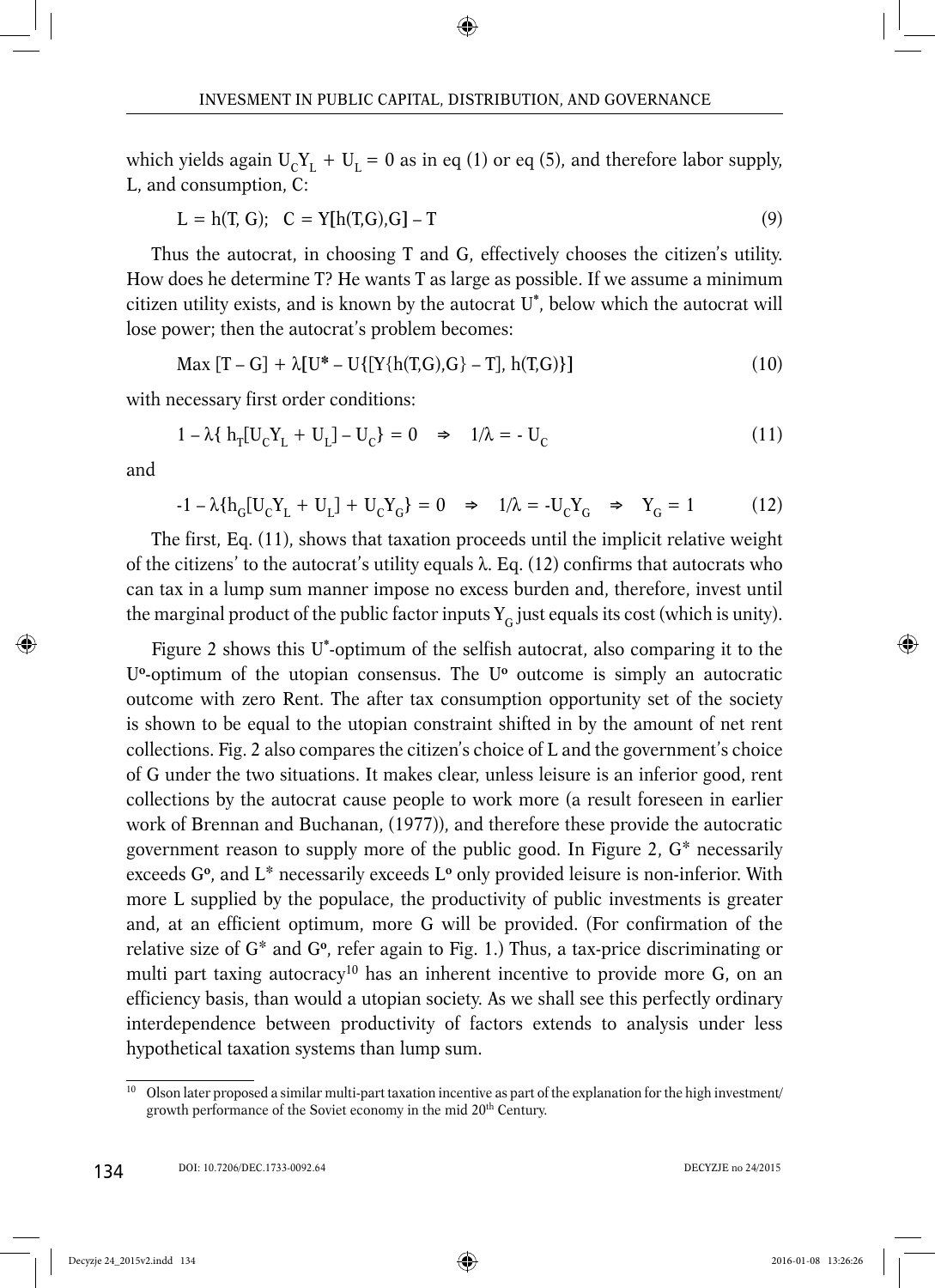## **5. PROPORTIONAL INCOME TAXATION, THE CONSENSUAL SOCIETY, AND THE CRUCIAL IMPORTANCE OF COBB-DOUGLAS PRODUCTION**

Now we introduce more realistic taxation and we will see that in some ways adding scale and income effects can reverse expected results, raising public capital provision despite the increase in deadweight costs occasioned by taxes. Here proportional income tax rather than a lump sum tax generates the revenues for the public investments, G, as well as redistributions from the powerless to the powerful. Public goods and all revenues for redistribution, if any, are financed by the collections tY(L,G).

With C-D production, analytics are dramatically simplified. Citizens' consumption opportunities are:

$$
C = (1-t)G^{(1-\alpha)}L^{\alpha} = XL^{\alpha}
$$
\n(13)

using a notation that shows L as functionally independent of (t, G). The citizen's response to given tax rate and public good supply – t and G – then becomes:

$$
-(U_{L}/U_{C}) = [\alpha(1-t)Y/L = (1-t)G^{(1-\alpha)}\alpha L^{(\alpha-1)} \qquad (14)
$$

Now the crucial simplification: for the citizen-workers, both G and t are fixed parameters, so for them we can write  $(1-t)G^{(1-\alpha)} = X = X(G, t)$  as a fixed coefficient. So (14) above just says that the consumer maximizes U when his indifference curves are tangent to his Consumption Opportunity Curve, (COC),  $C = XL^{\alpha}$ . This unique and extremely useful feature of C-D production – i.e. that the consumption opportunity curve depends only on the value of X irrespective of which combination of values of t and G give any particular X that value – this means that under Cobb-Douglas, there is a single unique offer curve that obtains for all combinations of G and t yielding the same value of  $X<sup>11</sup>$  The citizens' offer or supply of labor curve shown in Figure 3 as L = L[C], or  $C = \varphi(L)$ . For each different value of X – whatever values of G and t yield this value of  $X - a$  different point on the offer curve is identified. ( $\varphi$  differs slightly from the standard offer curve of trade or micro theory; in the ordinary case, consumption opportunities are given by constant, straight price lines, here by diminishing margin, after-tax return to labor curves.) We use this construction to show the consensus society's decision under constant proportional income tax.

<sup>&</sup>lt;sup>11</sup> Actually any production function that gives consumption with a form  $C = f(G, t) \times h(L)$  would show this result. But Section 9 shows how other conventional Constant Return to Scale but non-Cobb-Douglas production functions violate  $C = X(G, t)L^{\alpha}$ , which accounts for C-D's knife-edge quality.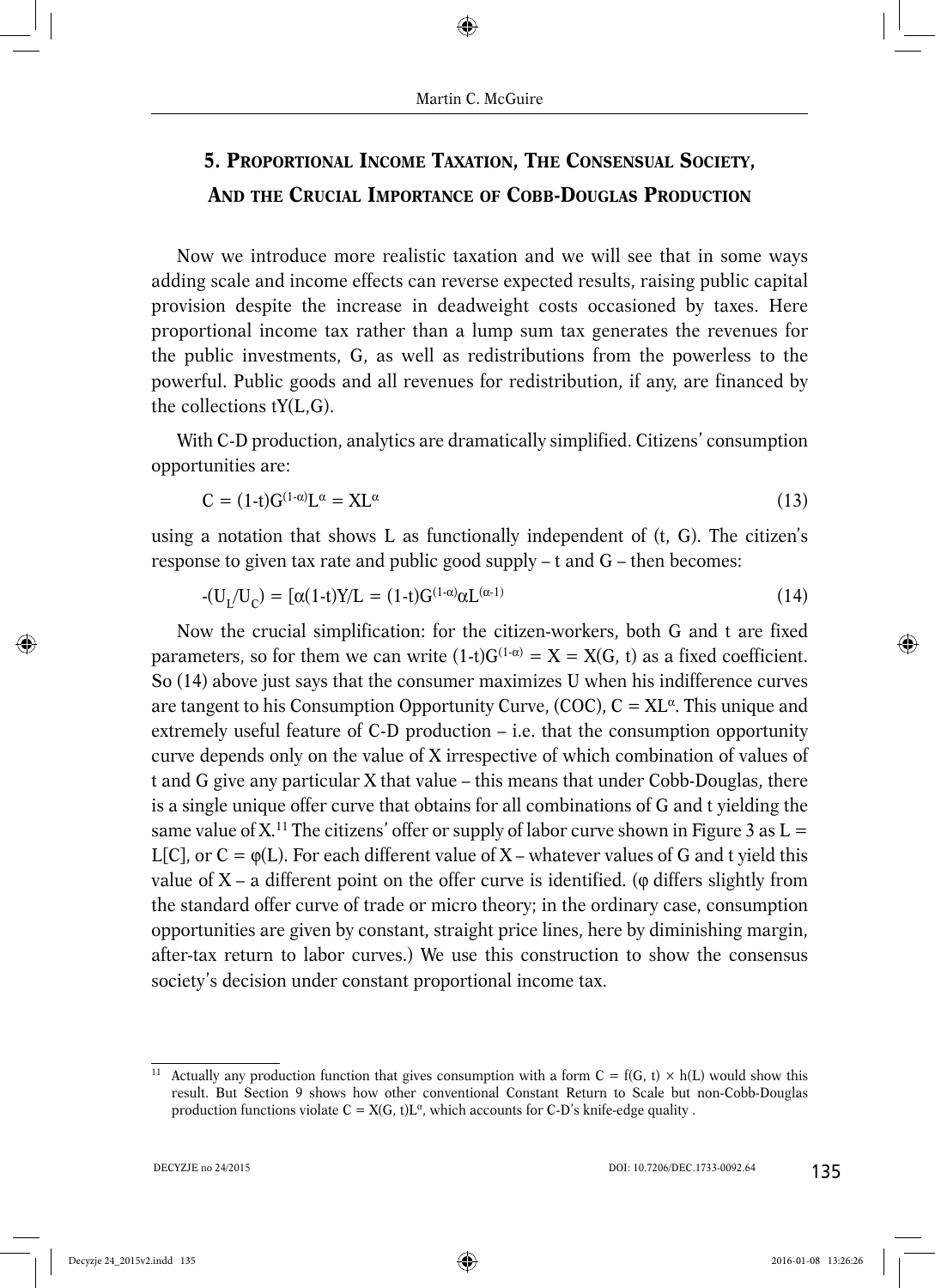

#### *Figure 3*

Each value of  $X(G, t)$  generates a Consumption Opportunity Curve,  $XL^{\alpha}$ . Consumer maximization for that value of X gives choice at a tangency. The locus of these tangencies is the consumer's offer curve of labor for consumption.



#### *Figure 4*

Each value of G, eg  $G^{**}$  generates a Consumption Feasibility Curve, CFC, ie  $Y(G^{**}, L) - G^{**}$  – and a set of Consumption Opportunity Curves,  $XL^{\alpha}$ , one for every value of t given  $G = G^{**}$ . For G to be sustainable, the consumer's choice of L on XL<sup>α</sup> must lie on or below the Consumption Feasibility Locus.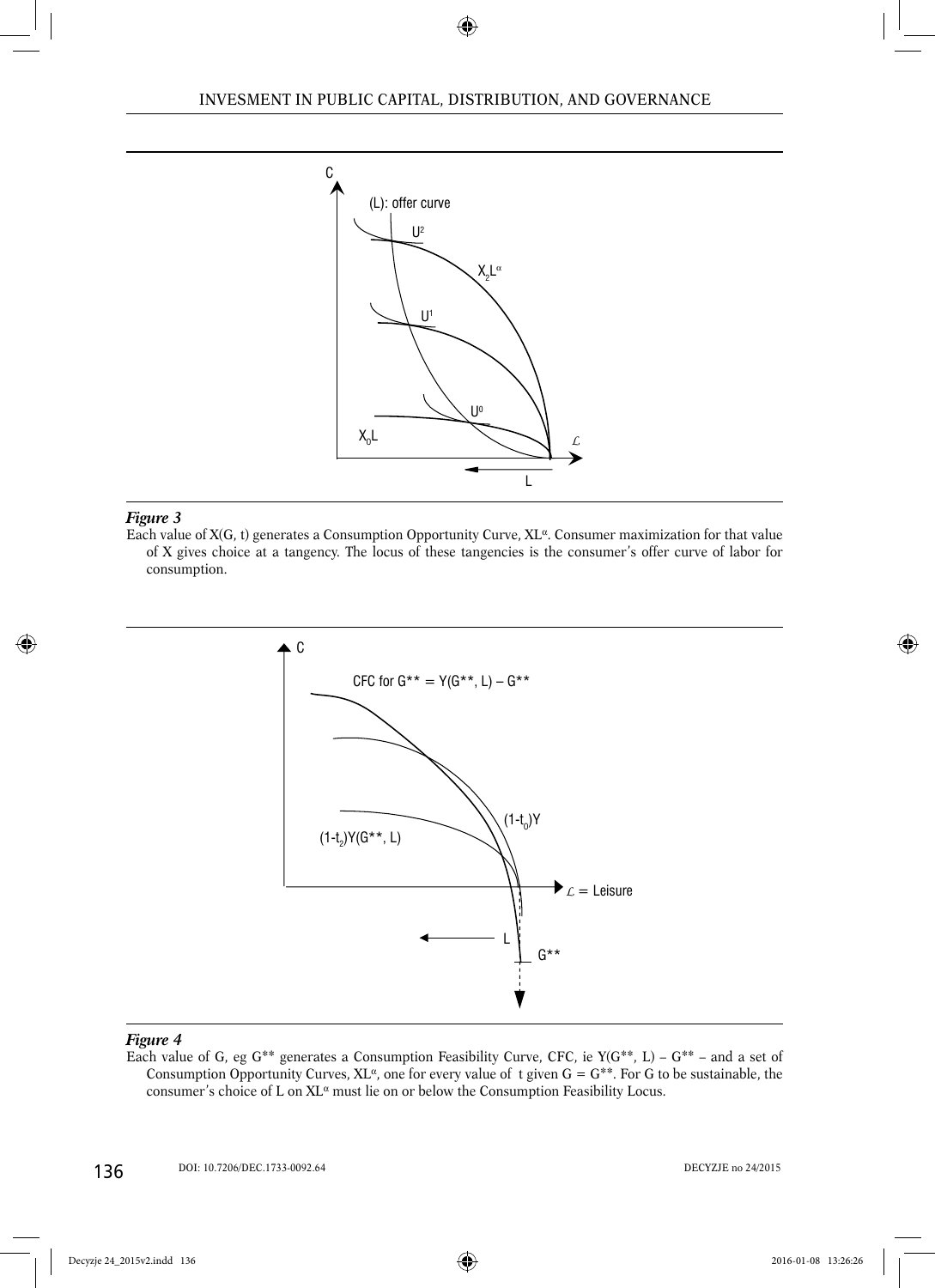The consensual government's problem is to maximize citizens' utility subject to the following conditions:

- (1) The citizens are on their offer curve; i.e.  $L = L[C]$  or  $C = \varphi(L)$
- (2) The income tax pays for G; ie  $G \le tY(L,G)$ , or  $(1-t)Y \le Y(L,G) G$ .

We have already shown the offer curve constraint in Figure 3. Figure 4 shows the budget constraint with one  $[Y - G]$  curve for given  $G = G^{**}$ , and all the various combinations of  $(1-t)Y = X(G^{**}, t) \cdot L^{\alpha}$  for that same value  $G^{**}$  but different values of t.12 If the government's choice of G\*\* and t **and** the citizens' choice of L put the society on or below  $[Y(L, G^{**}) - G^{**}]$  then the tax constraint is satisfied. Using this information, we write the consensus society's optimization problem therefore<sup>13</sup> as:

Max U[C, L]: s.t. 
$$
C = (1-t)Y(L, G); G = tY(L, G); (1-t)\{U_C[C, L]\}Y_L + U_L = 0
$$
  
C, L, t, G (15)

The necessary conditions for this maximum will imply optimal G and optimal t.

First, Fig. 5 shows a diagram of the solution to this problem with offer curve ϕ, (C-D production), and efficiency envelope, βL. Evidently G and t should be chosen to put the society at a point of maximum citizens' welfare; this occurs where their offer curve,  $\varphi$ , intersects the efficiency envelope Y – G =  $\beta$ L. At this solution, because it is on the envelope, the marginal product of G,  $Y_G = 1$ . Through this point labeled "N" passes one particular Y – G curve, namely  $Y(L, G^N)$  –  $G^N$  ("N" for "non-redistributive").  $G<sup>N</sup>$  gives the optimal value of G. Through the same point passes one (1-t) $Y(L, G<sup>N</sup>)$ curve, with  $t = t^N$ . This is the society's consumption possibility frontier under proportional income tax with  $t = t^N$ . Since these two curves intersect at "N" and this is on the βL-envelope, taxes collected are just sufficient to pay for the G provided. Citizens' welfare is maximized at "N" where its indifference curve is tangent<sup>14</sup> to  $(1-t^N)Y(L, G^N) = XL^{\alpha}$ , and  $X = (1-t^N)(G^{N}(1-\alpha))$ . Thus, at this benevolent dictator's or consensus optimum three conditions are fulfilled.

- 1. The budget is in balance:  $(1-t)Y = Y G$
- 2. Society is on its offer curve:  $(1-t)Y = \varphi(L)$
- 3. Society is on the efficiency envelope:  $Y_G = 1$

To derive the necessary conditions for this optimum, consider an optimizing government as it weighs alternative values of t and G. C-D production lets us transform

<sup>&</sup>lt;sup>12</sup> So Fig. 4 shows one curve for  $(G^{**})^{(1-\alpha)}L^{\alpha} - G^{**}$  and several curves for  $(1-t)(G^{**})^{(1-\alpha)}L^{\alpha} = X(t, G^{**})L^{\alpha}$ .<br><sup>13</sup> Since the consensus society has already achieved agreement on the distribution of income, taxing mo

strictly needed to pay for public goods would be pointless and wasteful -- adding to the excess burden of the tax and the distortion which the tax introduces to the goods-leisure choice. Therefore, we can assume strict

equality in G = tY(L, G).<br><sup>14</sup> Note that the consumer indifference curve is tangent to C = XL<sup>α</sup>, not to βL, this distortion being caused by the constant tax-rate creating a wedge between the Marginal Rate of Substitution and Marginal Rate of Transformation.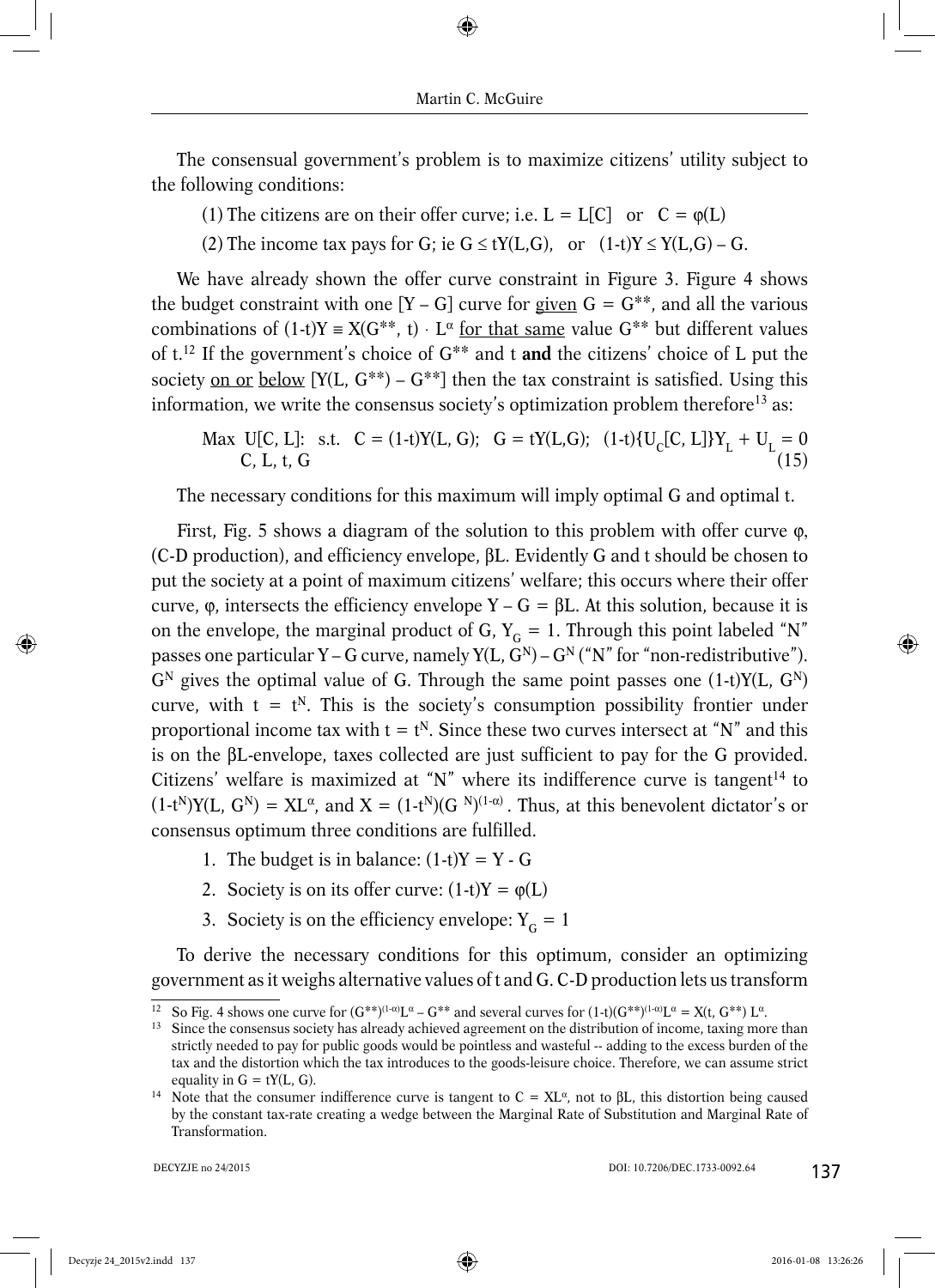variables using  $X = (1-t)G^{(1-\alpha)}$  or  $t = [1 - (X/G^{(1-\alpha)})]$ . The consumer's maximizing choice of L then gives the offer curve in parametric form as:

$$
L = L(X); \text{ and } C = XL^{\alpha} = X[L(X)]^{\alpha}
$$
\n(16a)

The government's budget constraint,  $G = tY$ , is now written as:

$$
G = [1 - (X/G^{(1-\alpha)})][L(X)^{\alpha} G^{(1-\alpha)}] = [G^{(1-\alpha)} - X]L(X)^{\alpha}.
$$
 (16b)

Therefore, the consensus government's maximization problem becomes:

$$
\text{Max } \text{U}[\text{XL}(\text{X})^{\alpha}, \text{L}(\text{X})] + \lambda \{G - [G^{(1-\alpha)} - \text{X}]\text{L}(\text{X})^{\alpha}\}\tag{17}
$$
\n
$$
\text{X,G}
$$

The necessary condition for this maximum from differentiating with respect to G is  $15$ :

$$
-\lambda[1-(1-\alpha)L^{\alpha} G^{1-\alpha}] = 0 \qquad (18)
$$

This FOC entails  $Y_G = 1$  proving – consistent with Barro (1990) – that, in this case, the optimum is on the efficiency envelope so that  $Y - G = \beta L^{16}$  At this optimum,  $G/Y = t = 1 - \alpha$ .

Now we are in a position to compare the outcomes for the consensus society under the alternative tax regimes of lump sum taxation, and constant proportional income tax. Fig. 5 does this for us. We can see from the diagram that, compared to lump sum taxation, under proportional taxation:

- 1. Society reaches a lower level of welfare;  $U^N < U^0$ .
- 2. Income taxation distorts the supply of labor below its lump sum utopian optimum; ie.  $L^N < L^0$ .
- 3. Income taxation produces a deadweight loss or excess burden,  $U^{\circ} U^{\scriptstyle{N}}$ .
- <sup>15</sup> At each point on this offer curve U<sub>L</sub>/U<sub>C</sub> =  $\alpha X L^{(\alpha-1)}L_x$ , where L<sub>x</sub> = dL(X)/dX. Differentiating with respect to X gives:

$$
U_{C}[L^{\alpha}+\alpha X L^{(\alpha-1)}L_{X}]+U_{L}L_{X}-\lambda[\alpha L^{(\alpha-1)}L_{X}(G^{(1-\alpha)}-X)+L^{\alpha}]=0
$$

Max U(C, L) + 
$$
\lambda_1[G - tY(L, G)] + \lambda_2[C - (1-t)Y(L, G)] + \lambda_3[(1-t)U_C(C, L)Y_L + U_L]
$$
  
C, L, G, t

Differentiating, simplifying, and collecting terms now leads to the new following crucial condition:

$$
\lambda_1(1-Y_G)/(1-t) + (\lambda_1 - \lambda_2)[Y_G - (YY_{LG}/Y_L)] = 0: \ \lambda_1 \neq \lambda_2
$$

The inequality follows from assuming t > 0. Therefore,  ${Y_GY_L = YY_{LG}} \Leftrightarrow {Y_G = 1}$ . Note that  ${Y_GY_L = YY_{LG}}$  is definitionally true of C-D functions and may be true locally for other CRS functions. Therefore, production need not be globally C-D for efficiency in provision of G to obtain at the optimum. But if production is CRS and not Cobb-Douglas then  ${Y_GY_L \neq YY_{LG}}$  and, therefore,  ${Y_G \neq 1}$ . So a non-CD production function means that the optimum cannot lie on the efficiency envelope.

<sup>&</sup>lt;sup>16</sup> However, absent C-D production, the simplification of isolating X that this transform permits is lost. Only with this special assumption, does the first order condition require efficiency in provision of G (Karras, 1996). In general the consensus government's or benevolent dictator's maximization problem must be written out: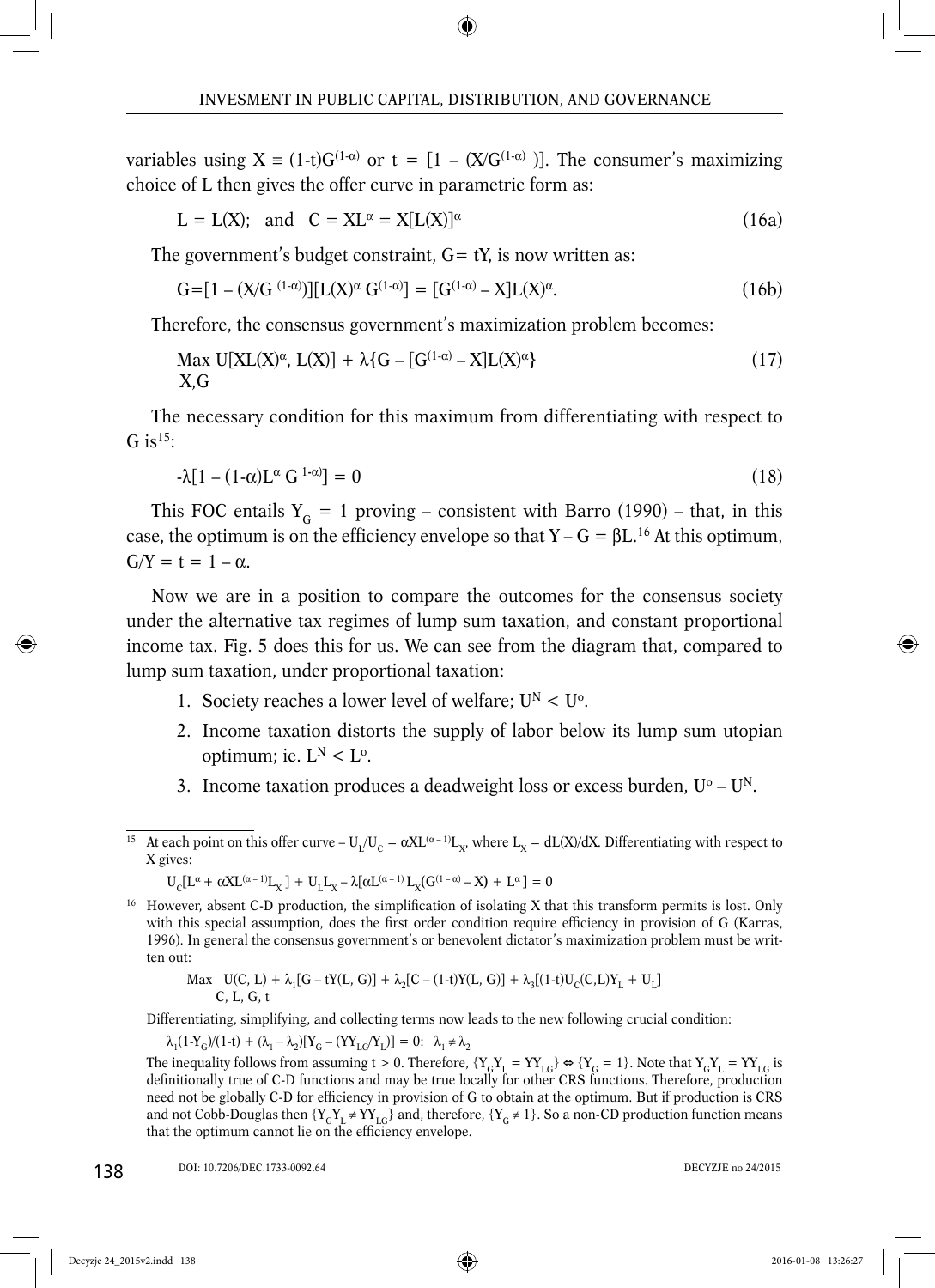

#### *Figure 5*

\*\* Figure 5 is also helpful for understanding consensus government behavior as it increases G from zero, and always taxes just enough to pay for G. Let such a balanced budget exercise proceed along the offer curve from G = 0. For each value of  $X = X^k$  and the corresponding consumer choice of  $L^k$ , two combinations of G and t are consistent with  $X^k$  and balance the budget --- a higher than optimal value of G and higher than optimal t, and a lower than optimal G and t. These two combinations are not shown in the Figure. We can see this by merging all three constraints from equation (15) into a new function of L and G, called V(L, G)

 $V(L, G) \leq \frac{1}{2} \left\{ \left\{ \frac{(Y-G)}{Y} \right\} \left[ Y_C(Y - G), L \right] \right\} + U_I(Y - G), L = 0$ 

This expression implicitly contains the functions L = L(G) and L<sub>G</sub> = -[ $\partial V/\partial G$ ]/[  $\partial V/\partial G$ ]. The government considers alternative values of G, for each value maintaining a balanced budget by its choice of t. Each (G, t) combination invokes a value of labor effort for that G the government might provide. Which of these values of G should this consensus government choose to maximize U{Y[G, L(G)]-G, L(G)}? Substituting directly from the constraint gives a government problem of:

 $Max_{G} U[\{Y[L(G), G] - G\}, L(G)]$ 

The first order condition for this maximum is:

$$
U_C[Y_G - 1] + Y_LL_G = 0
$$

However, L<sub>G</sub> itself is a function of Y<sub>G</sub> as seen from working out the details of  $\partial V/\partial G$ ; so it is wrong to claim that  $Y_G = 1$  **if**  $L_G = 0$ . Instead the reverse; if  $Y_G = 1$  then the efficiency envelope is attainable and the consensus maximum provides an efficient amount of G. But if the offer curve as conditioned by the production function and constant average tax rates cannot reach the consumption frontier βL then **because**  $Y_G \neq 1$ , it follows that  $L_G \neq 0$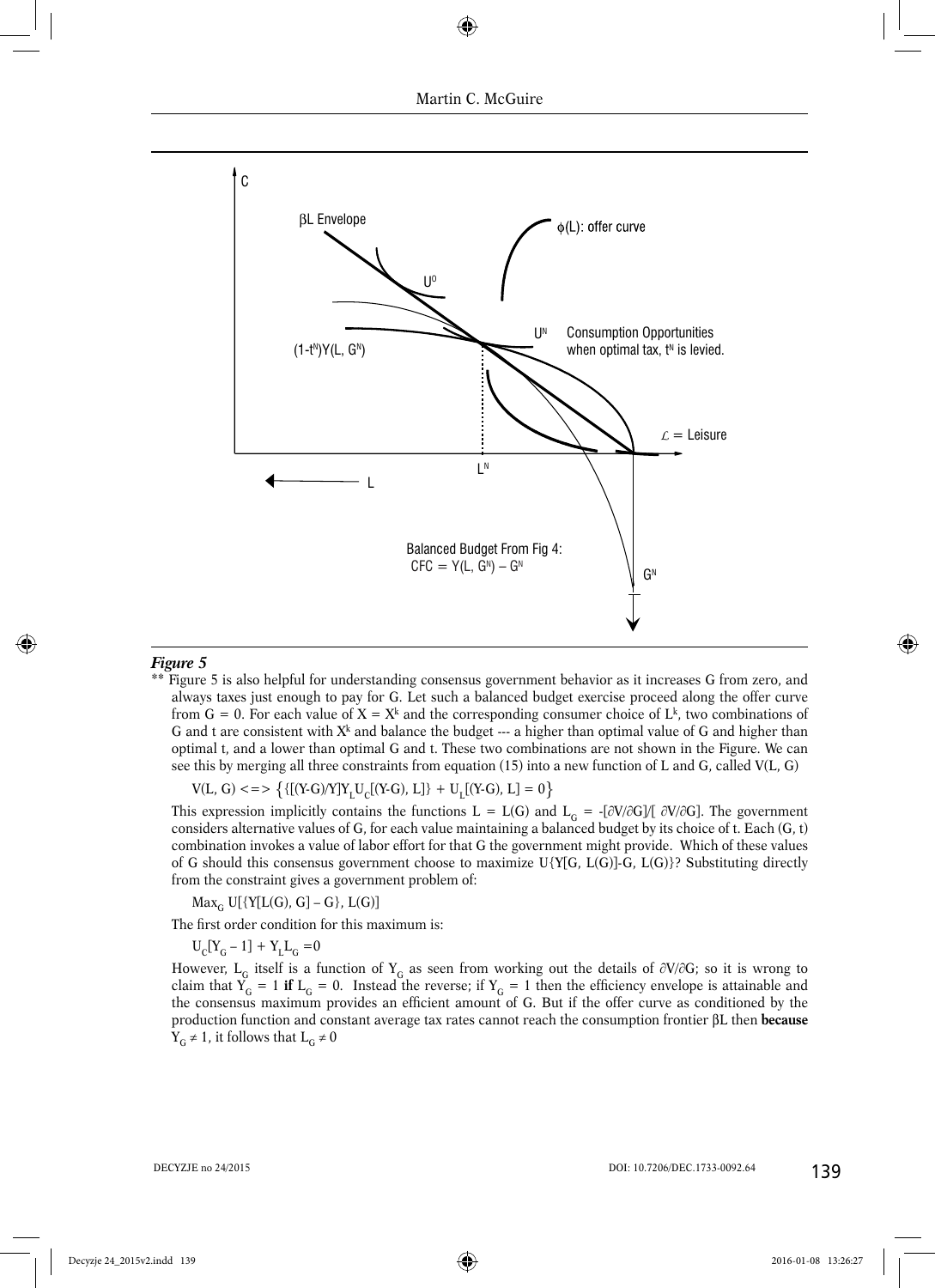- 4. Income taxation implies less investment or provision of public goods for the economy than does lump sum taxation;  $G^N < G^{\circ}$ .
- 5. The supply of  $G = G^N$  is nevertheless efficient in the sense that at this configuration  $Y_G = 1$ .

This outcome refutes Barro: even though there is no marginal inefficiency in provision of G (i.e.  $Y_G = 1$ ) there still is deadweight loss due to the distortion on the margin of work effort and this causes sub-optimal provision of G (compared to the lump sum utopian result). So far, introduction of income effects, absent from the M-O analysis, confirms their result. But as we will see next, this is no longer true when we permit the government acting for an autocrat to represent his interests in opposition to those of its citizens.

## **7. OUTCOMES UNDER PROPORTIONAL INCOME TAXATION: THE SELFISH AUTOCRAT THE AUTOCRAT'S ALLOCATION PROBLEM***:*

A dictatorial ruler obtains the resources to satisfy his objectives solely from taxes. He does not sell his labor or any other services in the market. Because his wants are unlimited, he redistributes the maximum sustainable absolute amount to himself without regard for the welfare of his subjects. This gross surplus which goes to the selfish autocrat is tY(L,G). The same self-interest that leads an autocrat to maximize his extractions from the society also motivates a concern for the productivity of his society. First, his monopoly over tax collection induces him to limit those taxes. Second, the autocrat will provide public goods because doing so increases productivity in his domain and, therefore. his tax collections. Thus,  $tY(L,G) - G > 0$  gives the selfish autocrat's surplus net of his payments for public goods. These conclusions follow from postulating that the autocrat solves either of these equivalent maximization problems to find his optimum Rent,  $R = Y - C - G$ :

Max Y(L,G) – C – G: s.t. C = (1-t)Y(L,G) and (1-t) 
$$
U_C Y_L + U_L = 0
$$
 (19a)  
G, t

or

Max tY(L,G) – G: s.t. 
$$
C = (1-t)Y(L,G)
$$
 and  $(1-t) U_C Y_L + U_L = 0$  (19b)  
G, t

The autocrat must choose both t and G to obtain his optimum. Since provision of the public good, G, affects the level of income, it also affects tax receipts. The ruler pockets all tax revenues beyond those he spends on G. Thus, for any value of G, he wants to obtain as much product as possible for his treasury.17 To achieve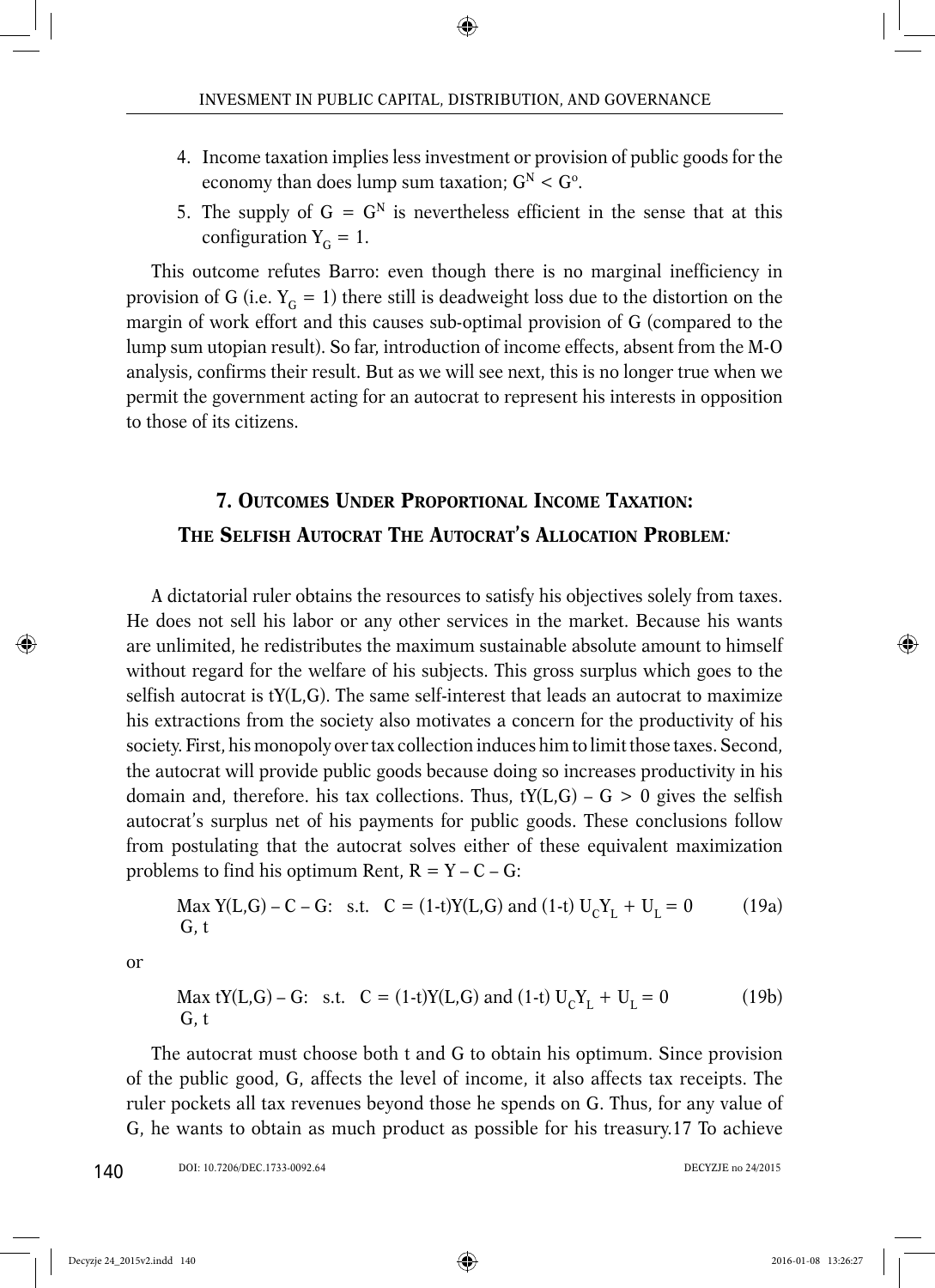this he must consider the effects of t, both on his share of income, and on the level of that income via its influence on L. That is, the autocrat's tax rate determines his share of any increase in income from the provision of more public goods, but it also determines indirectly the productivity of those public goods because that tax rate influences the amount of cooperating factors of production, L, chosen by the autocrat's subjects in the private sector.



#### *Figure 6*

By choosing  $G^A$  and t<sup>A</sup> an autocrat can induce consumers to choose L<sup>A</sup> since U<sup>A</sup> is tangent to XL<sup>α</sup> at v<sub>o</sub>. But  $G^A$ and L<sup>A</sup> produce a net Y – G shown at  $v_e$ . The difference between producing at  $v_e$  and consuming at  $v_o$  allows the autocrat to collect R in rents. R is maximized at  $L^A$  where the slope of  $\varphi =$  slope of  $\beta L$ .

#### **Selfish Autocrat's Optimum**

Although the selfish autocrat desires to extract the maximum in rent possible, we assume that he cannot price/tax discriminate. He can only impose one uniform proportional income tax. He, therefore, is constrained by the offer curve of the citizens. Moreover, he benefits if the society operates on its efficiency envelope since,

<sup>&</sup>lt;sup>17</sup> Equivalently, the autocrat is the monopoly supplier of G to his competitive citizen-workers. He cannot price discriminate, and therefore sets a single monopoly price to maximize his revenue.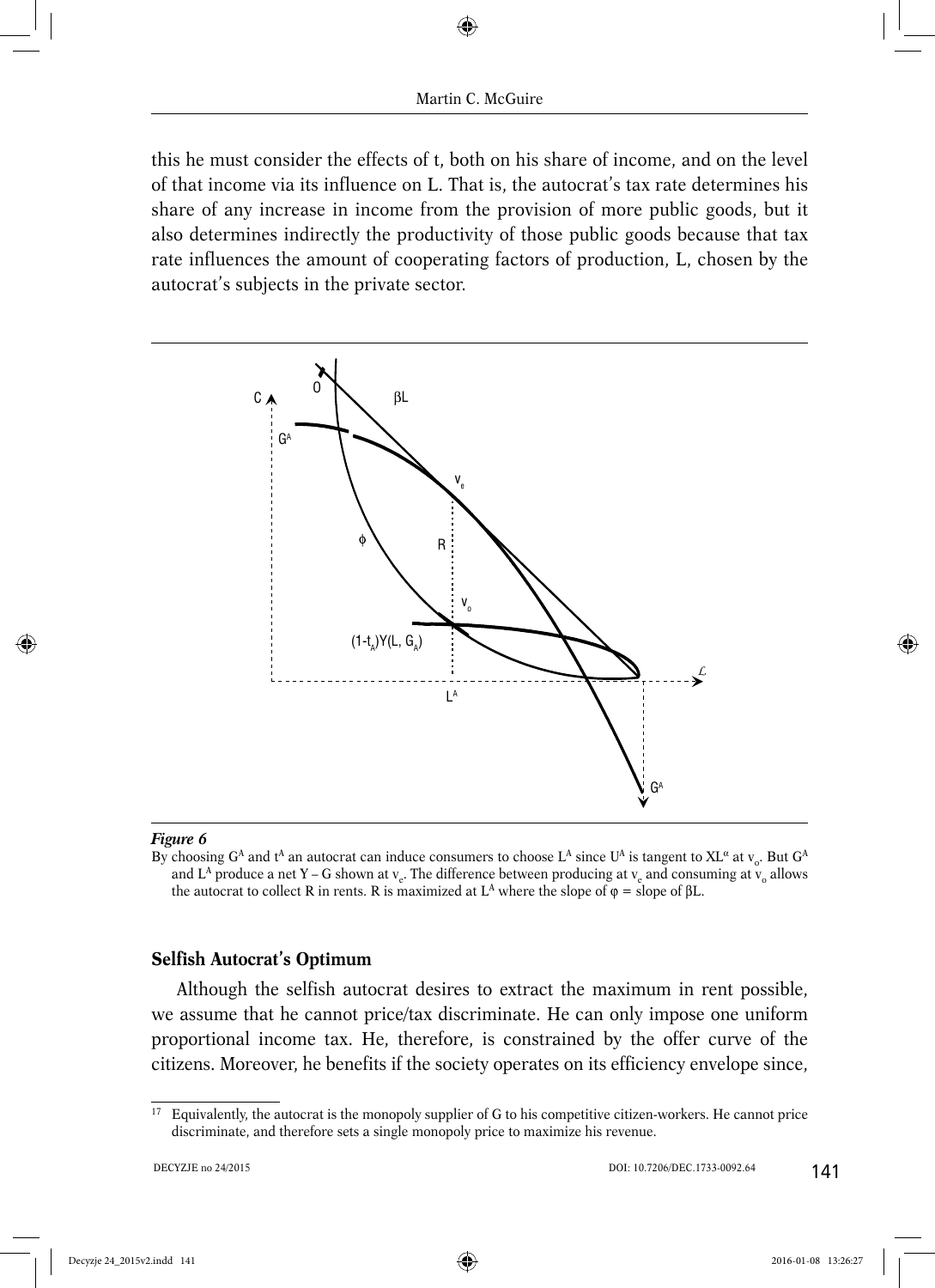*ceteris paribus*, he gets all the efficiency gains.18 A graphic solution to the selfish autocrat's optimum problem is shown in Figure 6. He chooses values of t and of G where the slope of the offer curve, designated  $O<sub>1</sub>$ , equals the slope of the efficiency envelope – β. At this point, ( $v_e$  on the efficiency envelope, and  $v_o$  on the offer curve), the distance between  $C = \varphi(L)$  and  $\beta L$  is a maximum. This distance represents rents under the assumed constraints. Figure 6 also shows that the autocrat chooses G<sup>A</sup> such that  $Y_G = 1 - at$  the value of  $L = L^A$  which obtains at his optimum point on  $\varphi(L)$ . And he chooses a value of  $t = t^A$  so that  $X(G^A, t^A)$  just induces  $L^A$ . Note also that the citizens' consumption possibility curve  $(1-t^A)Y(G^A, L) = X(t^A, G^A)L^{\alpha}$  is below the curve  $Y(G<sup>A</sup>, L) - G<sup>A</sup>$  which means that more than enough tax is collected to pay for  $G<sup>A</sup>$ . The surplus is labeled "R." Figure 6 also compares the selfish autocrat's outcome with the utopian and the consensual outcomes. In the case illustrated in the diagram,  $G^A < G^N < G^0$  (although the curves for  $G^N$ , and  $G^O$  have been suppressed). So the autocrat supplies less G than the consensus society and still less than a Utopia with lump sum taxes, **even though supply of G is "efficient" and**  $Y_c = 1$  **in all cases**, again a counter proof to Barro's claims. Moreover, the deadweight loss DWL induced by the selfish autocrat is greater than that induced by the consensual society as would be inferred from by  $U^A < U^N < U^O$ . ( $U^A_{e'}$ , not shown, indicates the welfare which the citizens would enjoy if the autocrat returned all his rents to them --- which amount to the distance  $v_e - v_o$ . This would place consumers at point  $v_e$  in the diagram.)

Necessary conditions for the autocrat's maximum confirm this illustration. These again are much simplified in the Cobb-Douglas case by the transformation  $X = (1-t)$ G1-<sup>α</sup>. The autocrat's problem then becomes:

$$
\text{Max } Y - C - G = \text{Max } \{L(X)\}^{\alpha} G^{1-\alpha} - X \{L(X)\}^{\alpha} - G \tag{20}
$$
\n
$$
X, G
$$

Differentiating with respect to G gives:

$$
(1-\alpha)L^{\alpha}G^{1-\alpha} = 1 \qquad \Rightarrow \qquad Y_G = 1 \tag{21}
$$

and with respect to X gives:

$$
\alpha L^{(\alpha-1)} G^{(1-\alpha)} = [L^{\alpha} + \alpha X L^{(\alpha-1)} L_X] / L_X = O_L
$$
\n(22)

i.e.

$$
Y_L
$$
 = Marg. Prod. of L = Slope of Offer<sup>19</sup> Curve = O<sub>L</sub>.

<sup>&</sup>lt;sup>18</sup> In this case, holding X constant and, therefore, L(X) constant, and, therefore, C(X) = X[L(X)]<sup>α</sup> constant  $-$  and adjusting t to maintain the constant value of  $X$  – the autocrat obtains all the marginal benefits of additions to public good provision. And he pays the marginal resource costs of G which equal 1. Therefore

he will set Y<sub>G</sub> = 1.<br><sup>19</sup> Again the consumers' maximization for any given value of X results in:  $\alpha X L^{(\alpha-1)} = -U_1/U_C = MRS$ . This gives the offer curve in parametric form as in eq (16), with slope as in eq (22). Equation (22) gives the best choice of X, i.e. the rent maximizing choice, for **any** choice of G, not just the optimal choice. To illustrate, suppose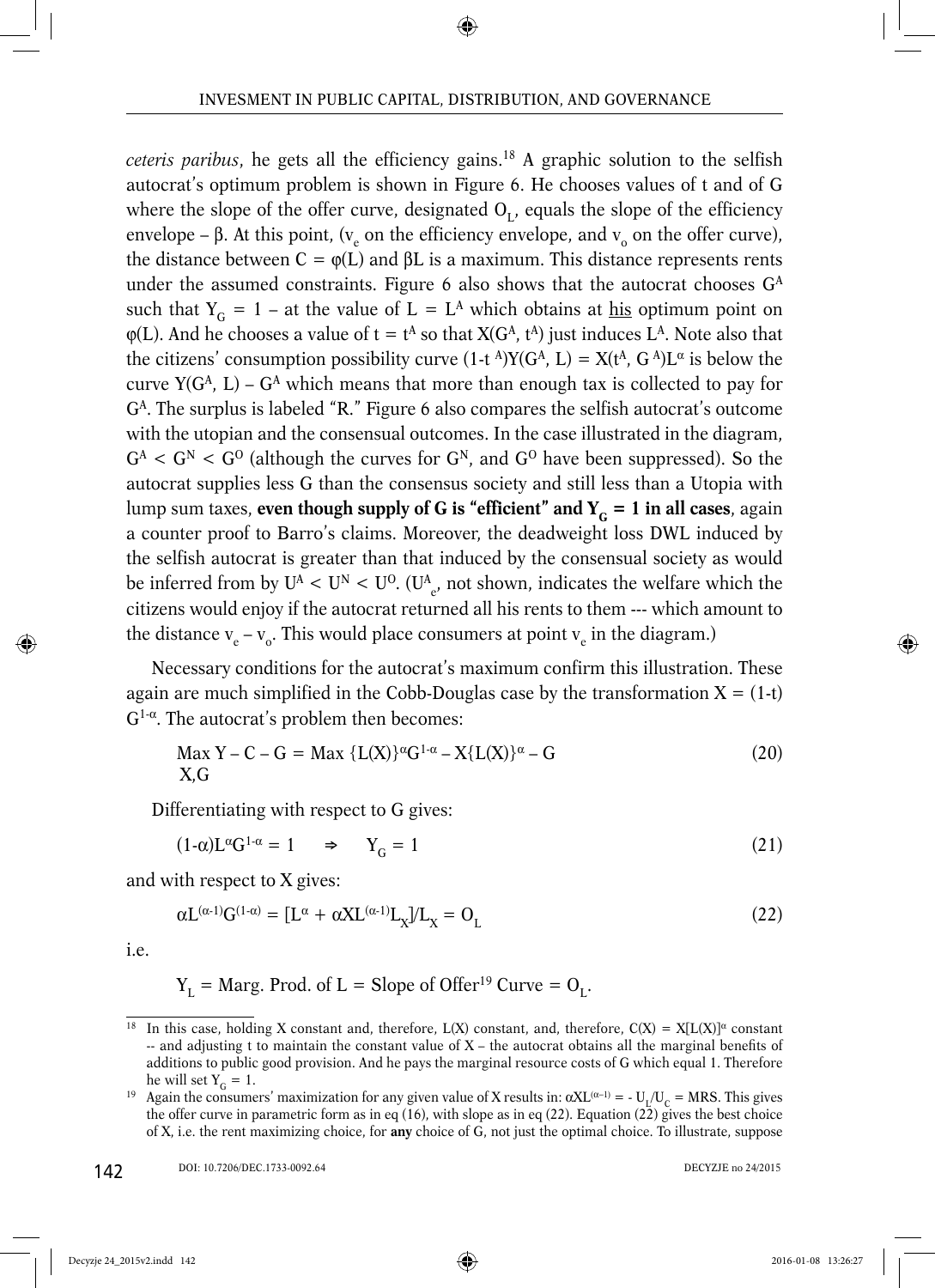As Fig. 6 demonstrates, a sub-optimal choice of G leads the autocrat to induce a sub-optimal L.

## **Income Effects and the Autocrat's Provis ion of Public Goods**

With income effects incorporated into the autocrat's decision environment, the paradox may arise that an enduring autocrat will invest more in his domain -- that is provide more public goods --- than would a perfectly consensual society. By extracting income from his subjects, a selfish autocrat may cause them to work more than they would under a "perfect" democracy (one with all distribution questions solved, but still obliged to use income taxes to raise the revenues required for public factor inputs). This result is established in Fig. 7 showing a backward bending offer/ supply curve and compares the outcomes for a consensus society and for the selfish autocrat. The benevolent government provides less G than does the selfish autocrat.



#### *Figure 7*

With a back bending offer curve, a rent-maximizing autocrat may induce more L and provide more G than would a Consensual Democracy.

a non-optimal value of G is chosen such that  $Y_G \neq 1$ . Then the surplus maximizing choice of X (and therefore of t) is the value for which the slope of the offer curve through the point induced by the corresponding consumer choice of L equals the marginal productivity of labor at that value of L and the arbitrary G. Another approach to the autocrat's allocation is to re-organize eq. (23) to maximize taxes net of public good costs. Using  $t = [1 - (X/G)^{(1-\alpha)}]$  from equation (16) gives the autocrat's maximand:

 $\text{Max}_{\mathbf{X},\mathbf{G}}\left[\text{t}(\mathbf{X},\mathbf{G})\{\text{[L}(\mathbf{X})]^\alpha\mathbf{G}^{(1-\alpha)}\}-\mathbf{G}\right].$ 

Then differentiating over G gives  $Y_G = 1$ ; and with respect to X gives:  $tY_L L_X = Y(L, G)(\partial t/\partial X)$ . The autocrat will increase X until his tax share of the marginal benefi t from the positive inducement which ΔX creates for more work offsets his tax revenue reduction due to the smaller t  $(\partial t/\partial X < 0)$  which a higher X entails. At the optimum these two effects just balance.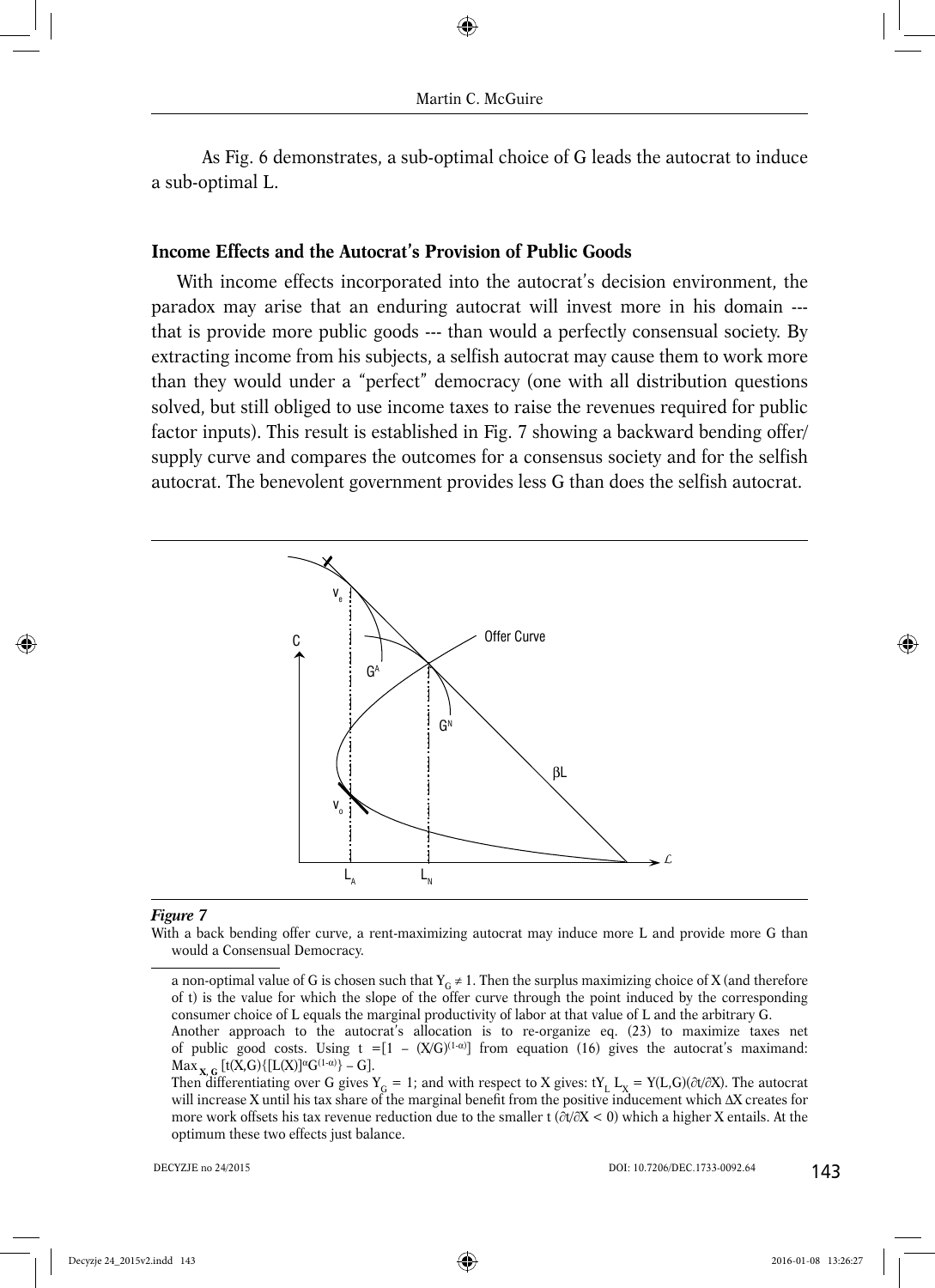When the offer of labor decreases sufficiently with increases in income/welfare of the citizens (no need for inferior goods here!) a selfish autocrat extracts so much income that he stimulates greater supply of labor. At this greater labor supply, the autocrat is induced to provide more G than would a perfectly benevolent consensus. This completes the refutation of Barro.

## **8. ECONOMIES GOVERNED BY A SEMI-DEMOCRATIC RULING INTEREST**

We have used a consensual, normatively ideal democracy to picture the performance from government that pursues the interests of all its citizens/workers. This is based on assumptions that obviously do not fit real-world societies. We have used an autocratic model to picture the opposite --- the performance of a government pursuing the interests of one individual with a tax monopoly but no productive or working stake in the economy whatsoever. Few if any real governments are controlled by one single, enduring, absolute ruler. Most governments reflect neither unanimous nor zero support and representation, but rather represent some ruling interest, such as a majority, that leaves out part of the society. Accordingly, I now will extend the model to a democratic government that does **not** embody a social consensus, but rather governs the society solely in the interest of a majority or other ruling interest. Here the rulers both control the government and also earn income in the market economy. The model will show how this more realistic government will resolve the choice between redistribution and provision of public goods, determining both the level of taxation and how much to divide tax proceeds between redistribution to itself and provision of the public good for everyone. As before, the entire national product Y(L,G) is produced in a market economy; since the society's output depends on the public good G, some of its product will be spent to provide G; the remainder, Y - G, is net income. But now because we assume the ruling group earns market income, its net income comes from two sources: (1) its members' earnings in the market and (2) any redistribution it extracts from the rest of society.<sup>20</sup> We use M-O's notation to characterize such democracies.

 $F =$  the fraction of the labor income (earned in the market) accruing to the redistributive ruling interest; some of the market income will be earned by them and some by the rest of the society, so  $0 \le F \le 1$ . This ruling interest contains people who produce 100 F% of national product. Its identity and its F are exogenous parameters. If  $F = 1$  everyone is in the ruling interest and a consensual model would be appropriate. In

<sup>&</sup>lt;sup>20</sup> I assume that the ruling majority, like the autocrat, obtains everything that is redistributed.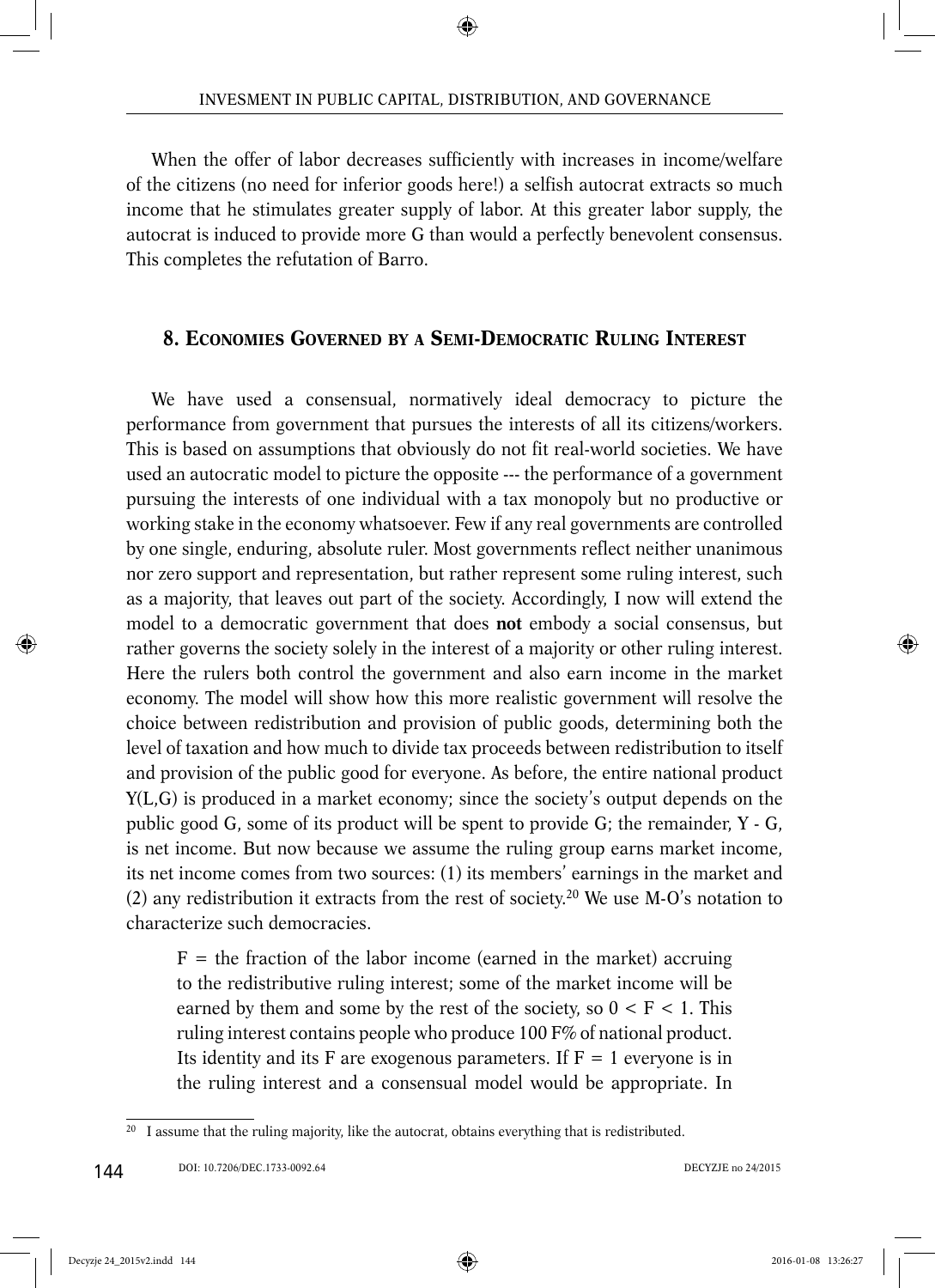an autocracy, where the dictator obtains all of his income through the government,  $F=0$ .

 $D =$  the fraction of all private inputs to production (ie. all other inputs than public goods, G) owned by the ruling interest. I assume  $D = F$ ; D appears in the analysis only implicitly.

 $S =$  the share of total production that the ruling interest receives from earnings plus redistribution. The "majority's" share is the sum of these two sources as a percentage of society's total income.

 $S = F + (1 - F)t$  (23)

If  $F = 0$  then  $S = t$ , as in the analysis of the selfish autocrat. If  $F = 1$ , then  $S = 1$ , representing the unanimous consensus.

## **The Redistributive Democracy's Allocation Problem**

We now model the choice of t, and of G, and of rents, R, for the redistributive ruling interest. As we shall see, such a governmental form can be described as a liner combination of the two polar cases we have already analyzed, or a point on a spectrum between autocracy, and a consensus society. If the rulers supply  $D = F\%$ of the "labor" they earn F% of total product. The gross earnings of the F-majority defined as  $E<sub>F</sub>$  = FY is their gross payment received in return for offer of work. Similarly  $E_{NF} = (1-F)Y$  defines the gross earning of the minority. Both  $E_{F}$  and  $E_{NF}$  are reduced by the tax rate the rulers impose on the entire society, themselves included.21 I use " $C_j$ " (j = F, NF) to indicate post tax earnings.

$$
C_F = (1-t)FY: C_{NF} = (1-t)(1-F)Y
$$
\n(24)

It is this net of tax rate-of-reward which decides the offer of labor. It simplifies the technical presentation without prejudicing the outcome to assume identical preferences for everyone. For the same reason we will assume that income transfers do not change the economy wide supply of labor, allowing us to write the economy wide offer curve independent income distribution.<sup>22</sup>

$$
L = LF + LNF = \theta[CF + CNF] = \theta[C]: or C = \phi(L)
$$
\n(25)

<sup>&</sup>lt;sup>21</sup> The tax, which the ruling majority imposes on itself, comes back to it as a transfer and therefore cancels out. Because the ruling majority is assumed to be unable to tax itself differentially from the minority, we assume that the tax which the majority imposes on itself has the same effect on its labor supply as the similar tax has on the minority's labor supply.

<sup>&</sup>lt;sup>22</sup> In effect this assumes that the marginal utility of consumption or income is constant, so that the transfer of income effected through redistribution does not influence the offer of L of either of the exploiters nor of the exploited.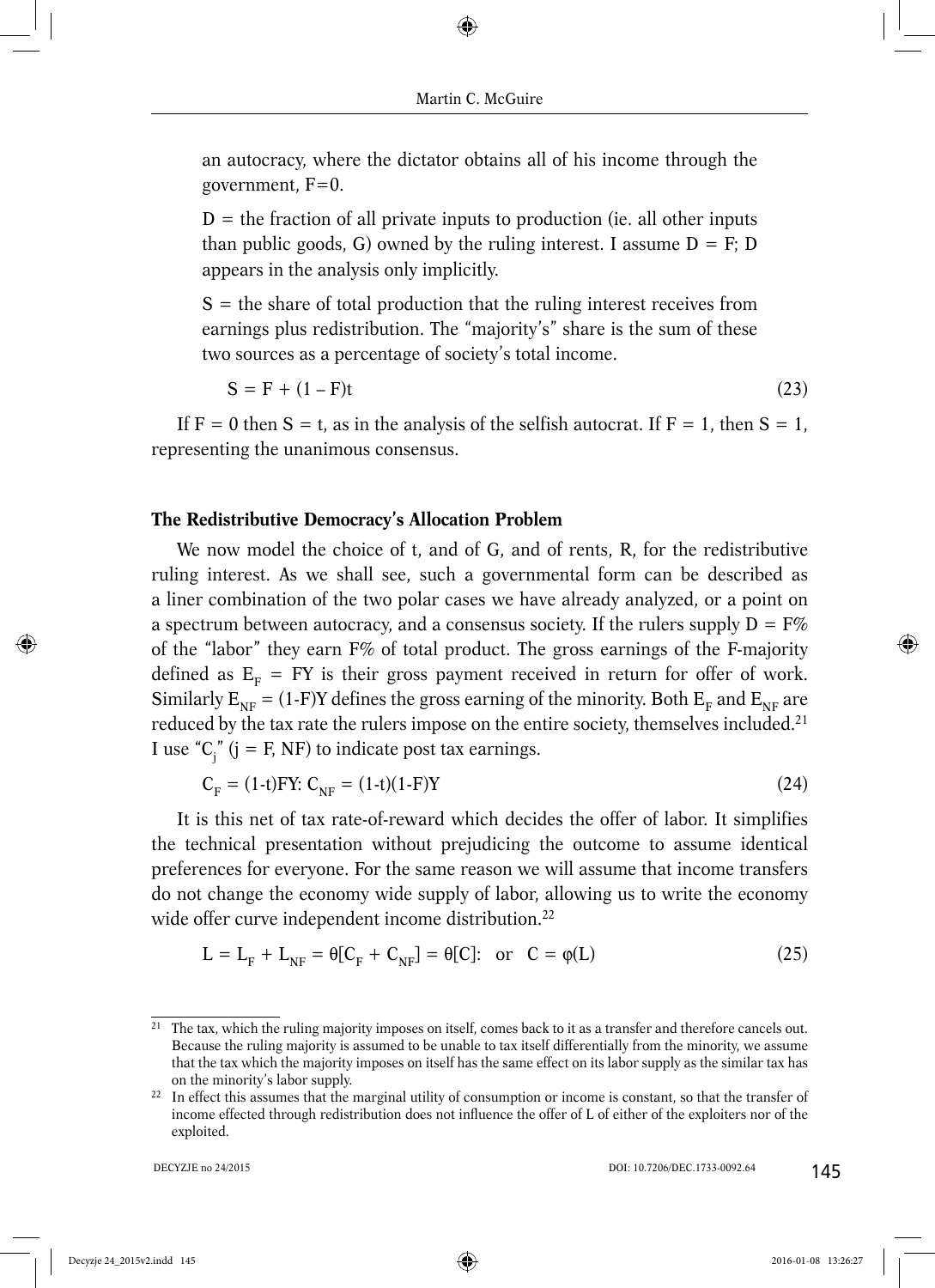Individual offer curves derive from consumer FOCs:  $(1\text{-}t)Y^{\vphantom{\dagger}}_L U^{\vphantom{\dagger}}_C [C^{\vphantom{\dagger}}_{j'}, L^{\vphantom{\dagger}}_j] + U^{\vphantom{\dagger}}_L [C^{\vphantom{\dagger}}_{j'}, L^{\vphantom{\dagger}}_j]$  $= 0$ , with (j = F, NF). Assuming identical preferences means the aggregate offer curve is a radial expansion of individual curves. This in turn implies:

$$
L_{F} = FL = F\theta[C] : L_{NF} = (1-F)L = (1-F)\theta[C]
$$
  
\n
$$
C_{F} = FC = F\phi[L] : C_{NF} = (1-F)C = (1-F)\phi[L]
$$
\n(26)

Again, "C<sub>j</sub>" gives a ruling group's after tax consumption but before receipts of transfers. The ruling majority not only obtains  $C_F$  for its consumption, but also the excess by which tax revenues exceed its expenditure on G. So the rent received by the majority after payment for public goods is  $R = Y - C_F - C_{NF} - G$ . Therefore, we write the majority's total consumption after paying taxes, receiving transfers, and paying for G as:<sup>23</sup>

$$
C_{F} + R = Y - C_{NF} - G
$$

or  $(27)$ 

$$
C_{F} + R = FY + t (1-F)Y - G \equiv SY - G
$$

### **The Redistributive Democracy's Optimum**

Thus, the majority's allocation problem is:

$$
\text{Max } \text{U}[\{Y(L,G) - C_{\text{NF}} - G\}, \text{ FL }] \equiv \text{Max } \text{U}[\{SY(L,G) - G\}, \text{ FL}]:
$$
\n
$$
\text{s.t. } C_{\text{F}} = \text{FC} = \text{F } \varphi(\text{L})
$$
\n
$$
\tag{28}
$$

With Cobb-Douglas production, again the transformation  $X = (1-t)G^{1-\alpha}$  greatly simplifies derivation of necessary conditions.<sup>24</sup> The transformed maximization problem becomes:

$$
\text{Max } U\{[C_F + R], FL\} = \text{Max } U\{[\{L(X)\}^{\alpha}G^{(1-\alpha)} - (1-F)X\{L(X)\}^{\alpha} - G], FL\} \tag{29}
$$
\n
$$
X, G
$$

Differentiating with respect to G gives:

$$
(1-\alpha)L^{\alpha}G^{1-\alpha} = 1 \qquad \Rightarrow \qquad Y_G = 1 \tag{21 repeated}
$$

which is the same as for the selfish autocrat. Just as an autocrat, a redistributive democracy, if it transfers a strictly positive amount to itself, provides an efficient supply of the public good. In turn, G is always adjusted to bring the pre-tax or gross marginal product of labor equal to the slope of the efficiency envelope,  $Y<sub>1</sub> = β$ . Next

 $23$  Eq. (27) shows how S for a ruling interest resembles t for an autocrat. The autocrat collects tY, the ruling interest SY.

<sup>&</sup>lt;sup>24</sup> Consumers maximization for any given X results in  $\alpha X[L(X)]^{\alpha-1} = -U_1/U_c = MRS$ . This gives the offer curve, in parametric form, as:  $L = [MRS/\alpha X]^{1/(1-\alpha)} = L(X)$ ; and  $C(X) = X[L(X)]^{\alpha}$ , with slope as derived in equation (22).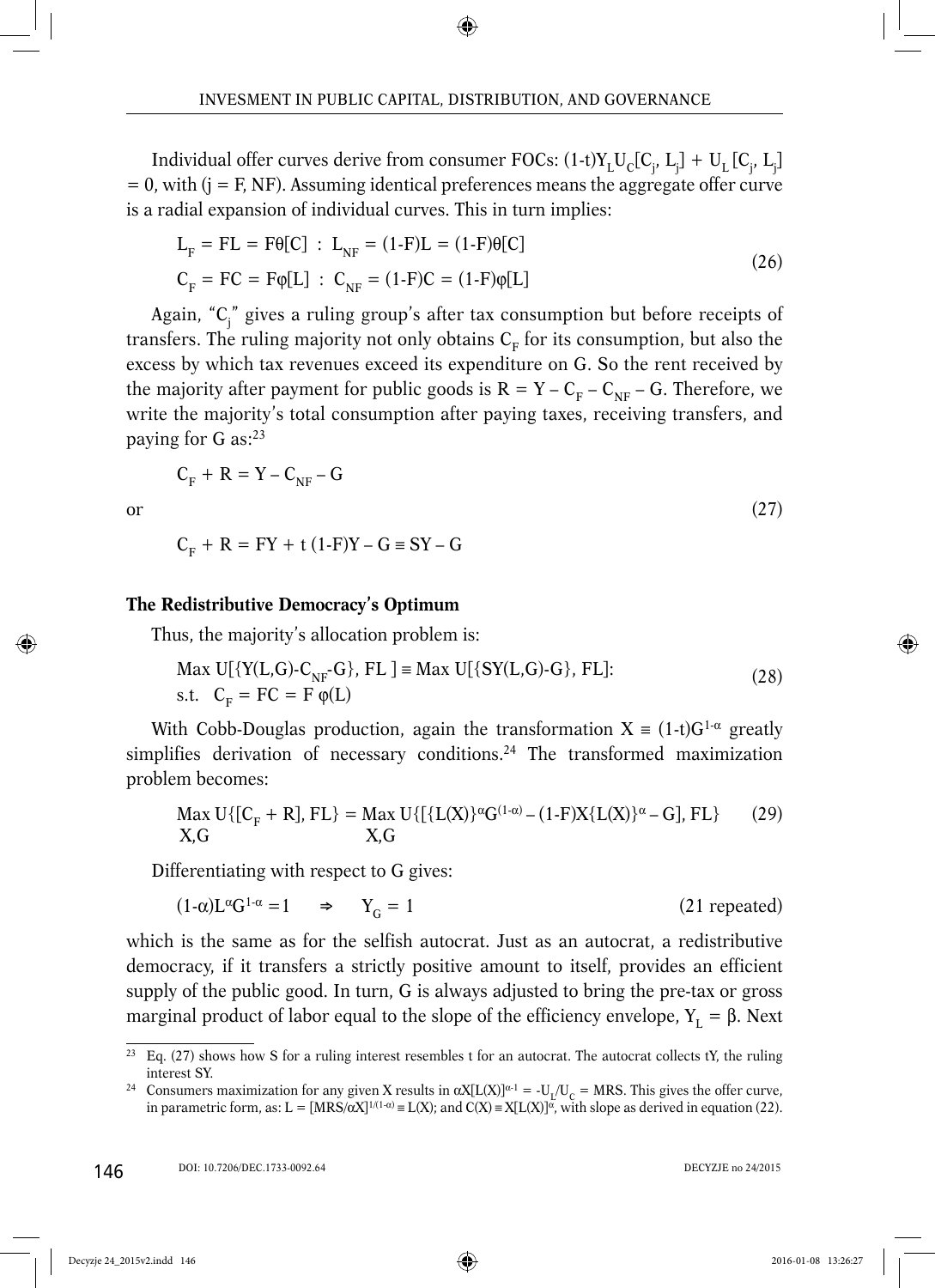differentiating (29) with respect to X and incorporating the slopes of indifference and offer curves proves a central result of this paper:

$$
\alpha L^{(\alpha-1)} G^{(1-\alpha)} = F[-U_L/U_C] + (1-F) [L^{\alpha} + \alpha X L^{(\alpha-1)} L_X] / L_X
$$
\n(30)

or

$$
Y_{L} = F \cdot MRS + (1-F)O_{L}
$$
\n(31)

Equation (31) shows that the ruling interest's optimum is "in between" the optimum of the consensus majority, and that of the selfish autocrat – a weighted average of the two with the weight determined by the fraction of the private economy owned by the ruling interest, and thus the fraction included in their calculations. With constant marginal utility of income, a redistributive democracy always induces more labor supply and provides more public good than a selfish autocrat<sup>25</sup>:  $L^R$  =  $L_v/F > L^A$ ;  $G^R > G^A$ . The ruling interest's tax collections in excess of costs of G is given by  $R = \beta L - \varphi(L)$ .

## **Benevolent Ruling Interests Which Refrain From Redistribution**

If we use the condition MRS =  $(1-t)Y_t$ , inserting it back into equation (31) gives:

$$
F = [O_L - O_Y]/[O_L - (1-t)Y_L]
$$
\n(32)

Equation (32) might seem to indicate that the equation applies when  $F = 1$  – where the redistributing interest represents the entire society. But this would be wrong. F  $= 1$  can only be compatible with equation (32) if  $t = 0$ . But then no public goods could be provided. The proper interpretation here is more surprising – namely that as F increases t must decline, but only to a point. Once F reaches a critical crossover value of  $F = \hat{F}$  all taxes are spent exclusively on public good provision. For values of F greater or equal to this critical value, all redistribution ceases, and a ruling interest government taxes only to provide public goods, just as would a consensus government. This parallels the similar result first established with fixed labor supply and absence of income effects in M-O (1996). Because G is essential to positive output under Cobb-Douglas, and because the ruling majority must on our assumptions tax itself as well as the minority at the same rate, there is a built-in incentive to limit that taxation even though its purpose is to redistribute to the rulers themselves. Once the marginal deadweight loss, which the ruling interests themselves bear, reaches the same value as their marginal gain from transfers, they stop redistribution because it does not benefit them. The larger the value of F, the sooner this happens, and if F is

<sup>&</sup>lt;sup>25</sup> The assumption of constant marginal utility of C precludes a back bending offer curve. Comparisons of the consensus, autocrat, and redistributive majority when the supply of labor decreases with greater net wage therefore become much more involved. Income effects of transfers from unrepresented workers to the controlling majority no longer offset each other.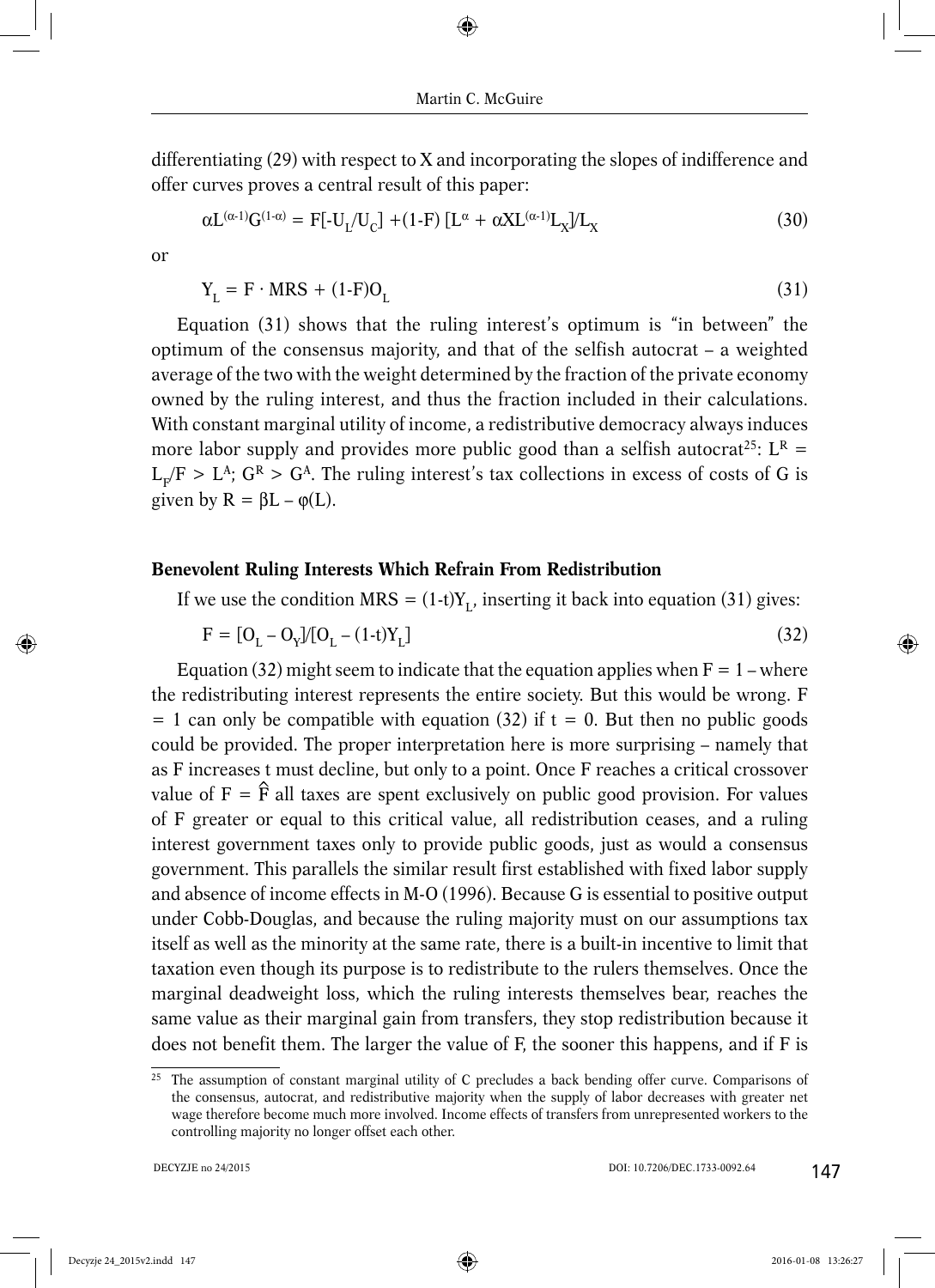large enough – equal to or greater than  $\hat{F}$  – the tax necessary to finance a second best optimal provision of public goods itself creates so large a marginal deadweight loss for the majority that it does not pay them to redistribute at all. And this effect most definitely arises before  $F = 0$ ; that is necessarily  $\hat{F} > 0.^{26}$ 

## **9. EXTENSION BEYOND COBB-DOUGLAS PRODUCTION FUNCTIONS**

Most of the conclusions derived above use an assumption of C-D production. Barro (1990), and Karras (1996) note that other CRS production functions change the results.<sup>27</sup> Absent C-D, it no longer is optimal to provide an "efficient" supply of  $G^{28}$ . Without C-D,  $Y_c$  may be greater than unity and in a sense too little G supplied by an optimizing benign government; or  $Y_G$  may be less than unity and too much G will be supplied by an optimizing Consensus. Here, we briefly provide an intuition behind the change to CES production (also CRS), which is non-C-D. All other elements of our analysis remain the same except for the description of technology. Consider then the CES function:

$$
Y = [aL^{\alpha} + bG^{\alpha}]^{1/\alpha} \tag{33}
$$

with  $0 < a, b < 1$ . As the function Y is CRS, the envelope function Y(L) [derived] from  $Max_cY(L,G)$  – G and defined by combining  $Y(L,G)$  – G and  $Y_c(L,G) = 1$  is linear as in Fig. 2, with no qualitative change in the efficiency envelope, slope say  $\gamma^{29}$ . Under proportional taxation and given values of G and of t the consumer maximizes utility along:

$$
(1-t)Y = (1-t)L[a + b(G/L)^{a}]^{1/a} = (1-t)G[a(L/G)^{a} + b]^{1/a}
$$
\n(34)

But now for any given value of G, say  $G^*$ , each value of t gives a different consumption opportunity curve. Unlike the CD case as discussed earlier, these consumer opportunity curves do not originate at the origin. Moreover, and crucially, for each value of  $G = G^k$ there is an entire map of  $(1-t)Y(L, G<sup>k</sup>)$  curves. Therefore each  $G<sup>k</sup>$  generates "its own" offer curve,  $0^k$ . So for each value of  $G = G^k$  there is a separate offer curve,  $0^k$  and a separate balanced budget curve,  $Y(L, G<sup>k</sup>) - G<sup>k</sup>$ . Once the government chooses G and t, consumers choose, L and then C as implied by that L. For a combination of choices to be viable the consumer's choice must place the society on or below the balanced budget curve  $Y(L, G<sup>k</sup>) - G<sup>k</sup> = 0$  pertaining to that choice of  $G = G<sup>k</sup>$ .

148

<sup>&</sup>lt;sup>26</sup> The effect is also valid when F ≥  $\hat{F}$  and Y<sub>G</sub> > 1.<br><sup>27</sup> With complete planning control, overall efficiency conditions remain as described in Section III above.

<sup>&</sup>lt;sup>28</sup> More accurately, without local factor substitution elasticity of unity at the optimum, it is no longer optimal to supply an efficient amount of G; i.e.  $Y_G \neq 1$ .<br><sup>29</sup> The formula for γ is: γ = [a + b/m]<sup>1/α</sup> – [1/m]<sup>1/α</sup>, where m = [(1/b)<sup>α/(1–α)</sup> – b]/α.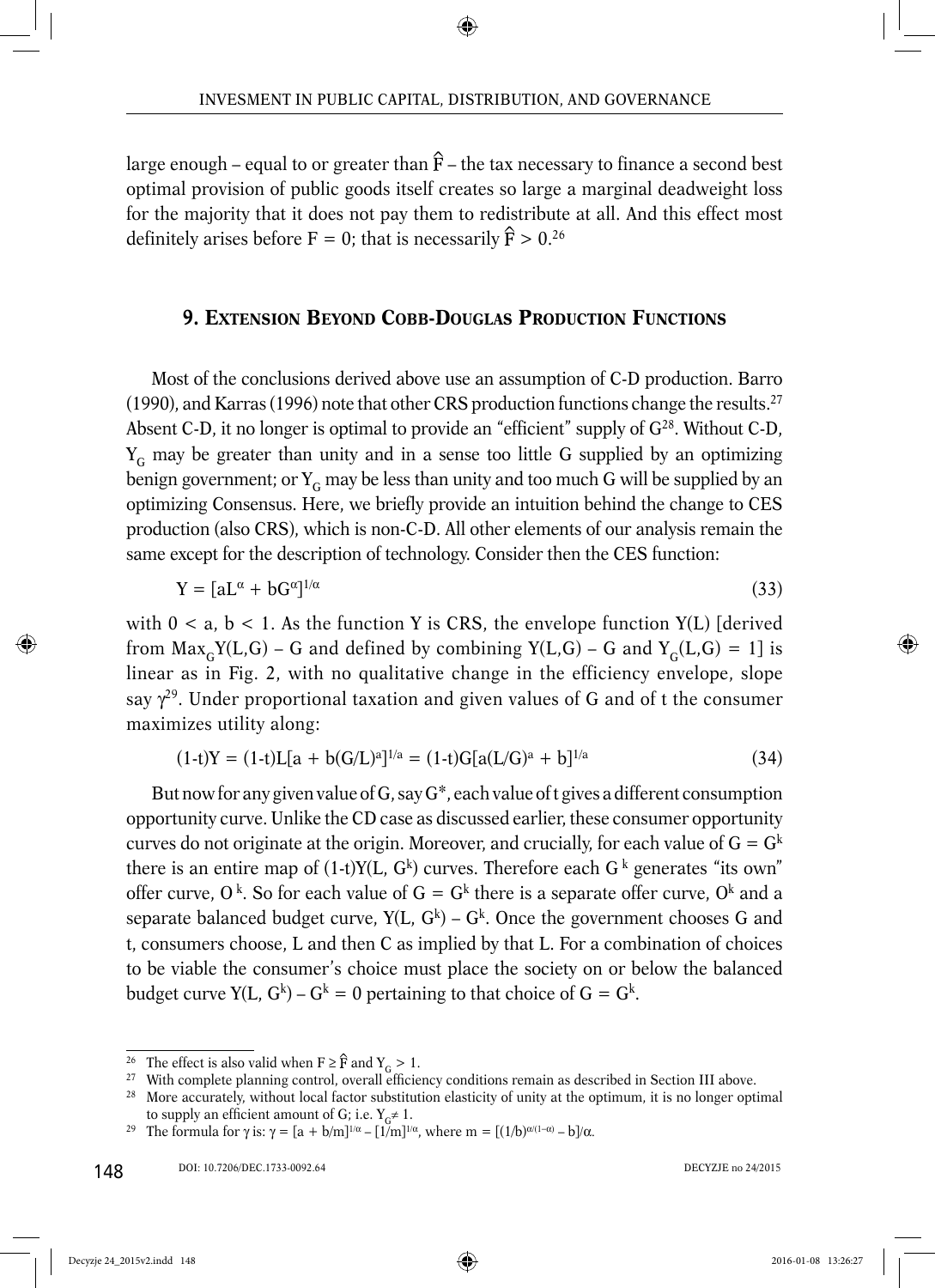Now consider the utopian government, which taxes only to provide public goods. Whichever value of  $G<sup>k</sup>$  this government chooses, it must choose a value of t at which the Y(L,  $G^k$ ) –  $G^k = 0$  and the offer curve,  $O^k$ , intersect since only an intersection is consistent both with consumer utility maximization and budget balance. Which of these points of intersection is best for the consensual society? Note that a point of common intersection among all three functions --- i.e. the efficiency envelope γL,  $[Y(L, G^k) - G^k]$ , and  $O^k$  --- could not be the optimum. To see this, go to Figure 8. The intersection occurs at " $\Omega^k$ ," with the indifference curve tangent to the consumer's after tax opportunity locus. Therefore there is a lens of possible welfare improvement as shown, and this can be reached with a larger G which then generates an expanded offer curve. Hence  $\Omega^k$  cannot be optimal since an increase in G,  $\Delta G > 0$  accompanied by an increase L,  $\Delta L > 0$  along the expanded offer curve can move into the Pareto-superior lens. Q.E.D.

This also explains why the C-D optimum *is* on the efficiency envelope – where  $Y_G = 1$ . The reason: in the C-D case only the one offer curve obtains for all G-t combinations. The lens of potential improvement is there; consumers would indeed desire more G, but with a single offer curve their own behavior – if G and t are changed from the C-D optimum – pushes them back to a lower level of welfare. Should the government increase G from the C-D optimum, consumers will not increase or decrease L,  $\Delta L = 0$ , i.e.  $L_c = \partial L(G)/\partial G = 0$ .

So where is the best outcome for the consensus society? Consider  $\Omega^k$ , (k = 1, 2, 3...). alternatives.

These and others like them generate a locus, say EE, where for each value of G chosen the budget is just balanced. The problem is: which of these points is best. The solution is: where the EE locus [of intersections of  $Y(L, G<sup>k</sup>) - G<sup>k</sup>$  with  $O<sup>k</sup>$  (k = 1, 2, 3...)] is tangent to the consumer's indifference map! Fig 9 pictures two mutually exclusive regions of tangency optima, *neither on the efficiency envelope* γ. In region I the balanced budget provision of G stimulates so much labor supply at the optimum that it brings the marginal product of Labor down below  $\gamma$  – the slope of the envelope. In this case, point j in the diagram, marginal product of G exceeds its cost: because  $Y_L$  < γ,  $Y_G$  > 1. Barro implicitly shows that here the elasticity of Y with respect to  $G$ ,  $\eta > 1$ , and Karras shows that at such a tangency on EE greater G must stimulate labor supply, i.e.  $dL/dG > 0$ . On the other hand, in the region II of Fig. 9 for example point, jj, the balanced budget provision of G stimulates too little labor; the L chosen by consumers is insufficient to bring the marginal product of Labor down to γ, the slope of the envelope. This implies too much G; the marginal product of public goods is below marginal cost;  $Y_L > \gamma$ ,  $Y_C < 1$ . In this case the elasticity of Y with respect to G,  $\eta$  < 1; at tangency on EE a marginal balanced budget increase in G must lower the equilibrium value of L,  $dL/dG < 0$ .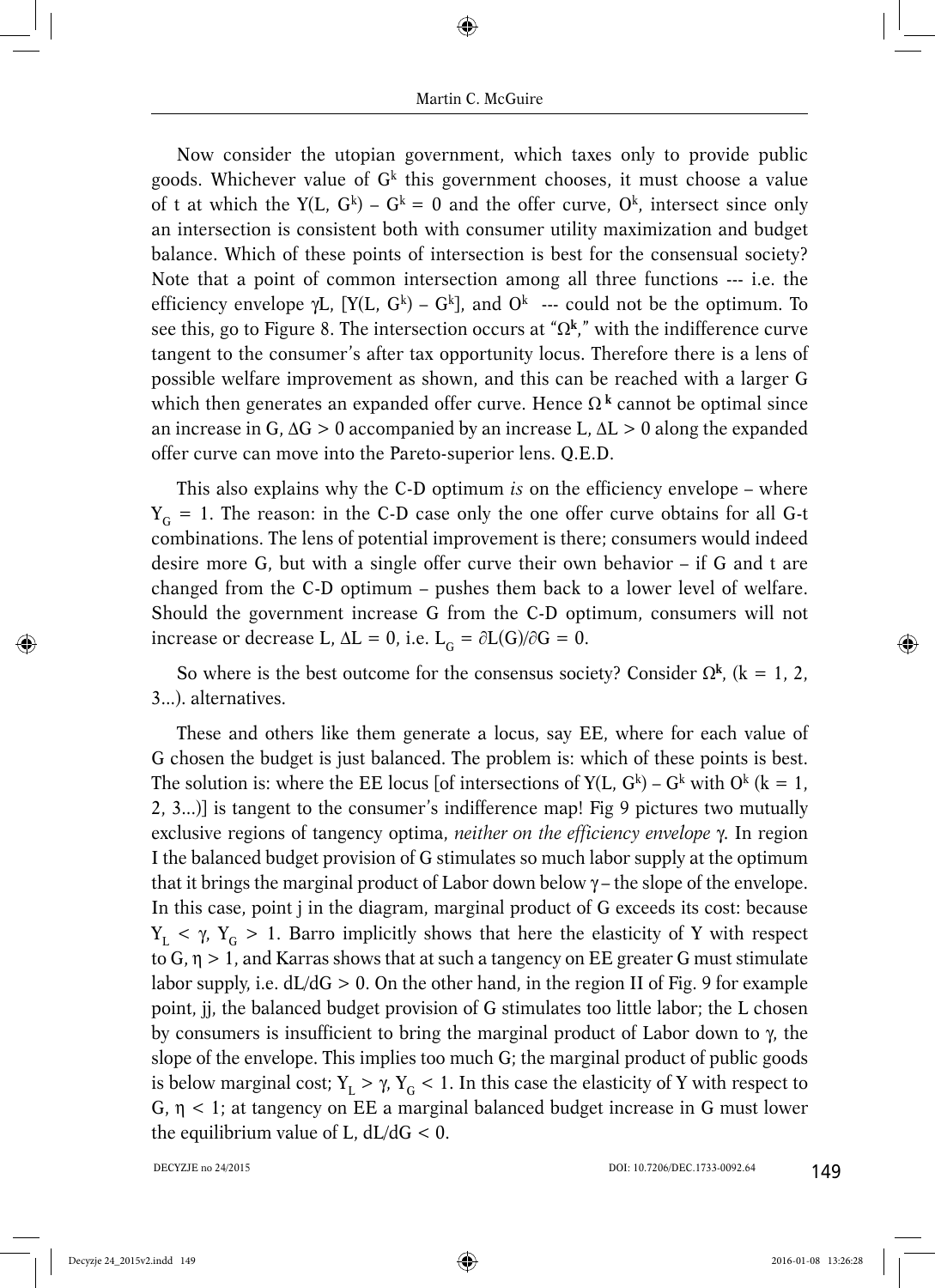

#### *Figure 8.* **For CES Non-C-D Production Attainable Outcomes on the Consumption Frontier Cannot be Overall Efficient**

Offer curve  $O^1$  i intersects the linear Feasibility Frontier  $\gamma$ L, at which point an indifference curve  $U^1$  and a consumption opportunity curve  $(1-t)Y(G^i, L)$  are tangent. This creates the lined-lens shaped area above welfare level U<sup>1</sup>. Because other Offer Curves are available  $O^{k=2}$ ,  $O^{k=3}$ , etc. self-financing allocations can be reached within the shaded area.



#### *Figure 9.*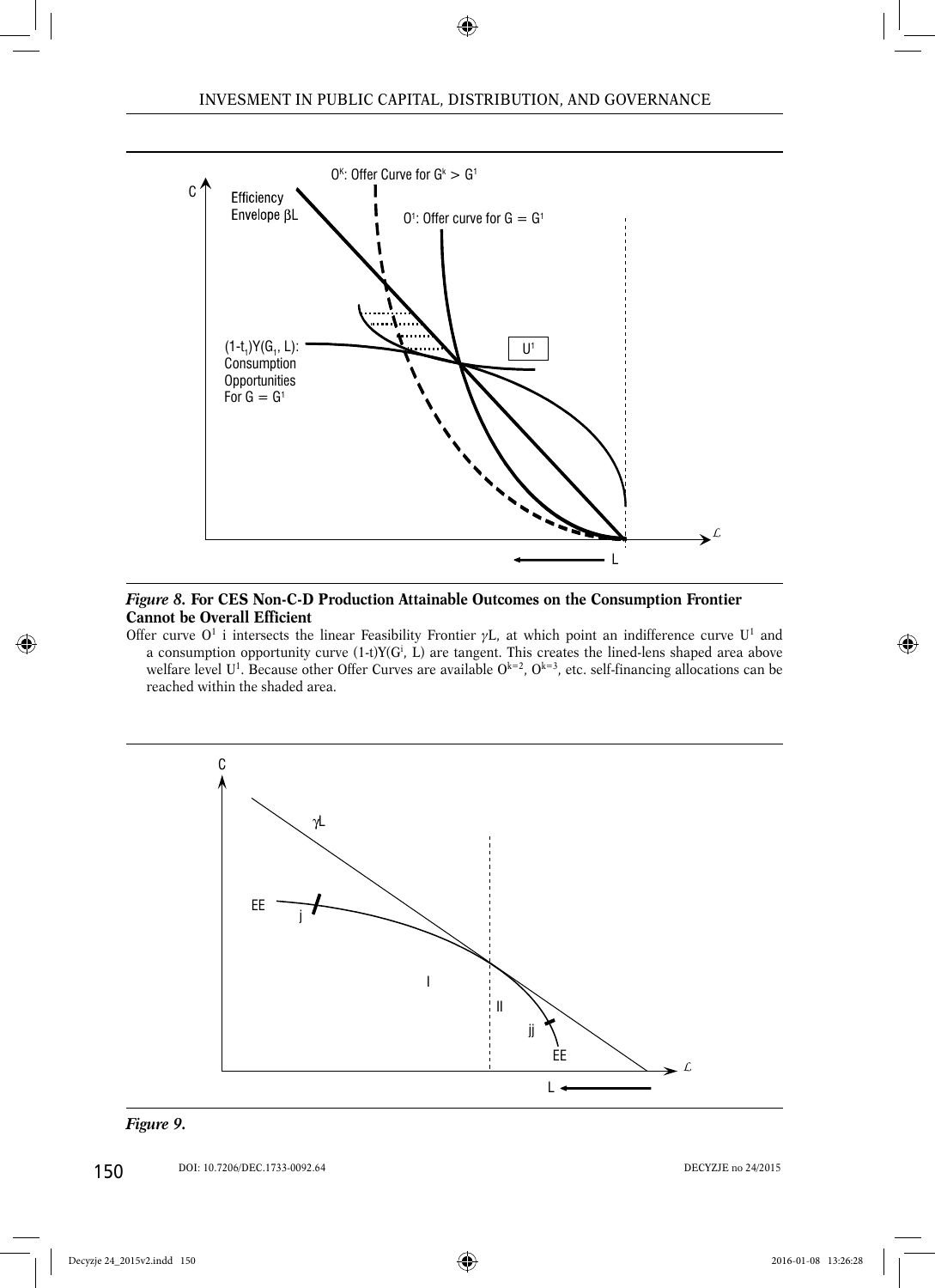## **10. CONCLUSIONS**

Writing in 1958 Edward Banfield reported the answers of a poor Italian villager to an anthropological survey: the villager preferred an absolute monarchy to democracy because the monarch would "fix" the economy whenever it was "broken." Banfield's villager perceived some mutuality of interest between autocratic government and its subjects. Building a formal economic model of the interdependence, this paper has shown how far reaching indeed this principle extends. Even the most absolutist of autocrats has an incentive to limit his tax theft and to invest in his people (the shorter or less secure the autocrat's reign, the weaker is this effect). In fact, an autocrat may invest more than a society would choose to do for itself. This can happen because the income effect of taxation will always provide taxpayers with an incentive to work more. If this incentive to work more outweighs the coexisting opposite incentive due to the substitution effect, then the autocrat could want to provide more collective overhead capital goods which complement the work effort input made by the citizens.

As evident from the diversity of autocratic or oligarchic governments throughout the world, this framework needs elaboration. More dimensions added to the picture of autocracy should include such variables as the permanence/transience of the rulers and how this is influenced by their allocative behavior, their motives and perceived legitimacy, their reach and discrimination in taxing and subsidizing powers, and the military resource requirements for and feasibility of sustaining governance. Then the idea that every form of government behaves partly like a "pure" autocracy could be tested in both developing and developed worlds. But although the model offered here is still a beginning, the basic principle is far reaching that *ceteris paribus* the income effect, which a dictator's depredation has on his subjects, provides them with an incentive to work more and him with an incentive to invest more – an effect as shown in Section 8 – to be balanced off against the strength of the ruler's "encompassing stake" in the economy.

Not only does the autocratic model offer explanatory power over the structure of dictatorship, but quite surprisingly it helps – as elaborated in Section  $8 -$  to explain the structure and survival of democracies. This unexpected dividend shows why the pessimistic conjecture attributed to Alexander Tytler – at the opening of this paper – is both historically and logically false. Democracies do not necessarily self-destruct by taxation precisely because they retain an element of the rational, surplus maximizing structure of autocracy. This allows us to conceive of them as a mixture of pure dictatorship with pure utopia, and to identify them with a point on the spectrum between these two extremes. Any such mixture, far from taxing itself into extinction, will tax itself less than an unbridled dictator ever would. Moreover,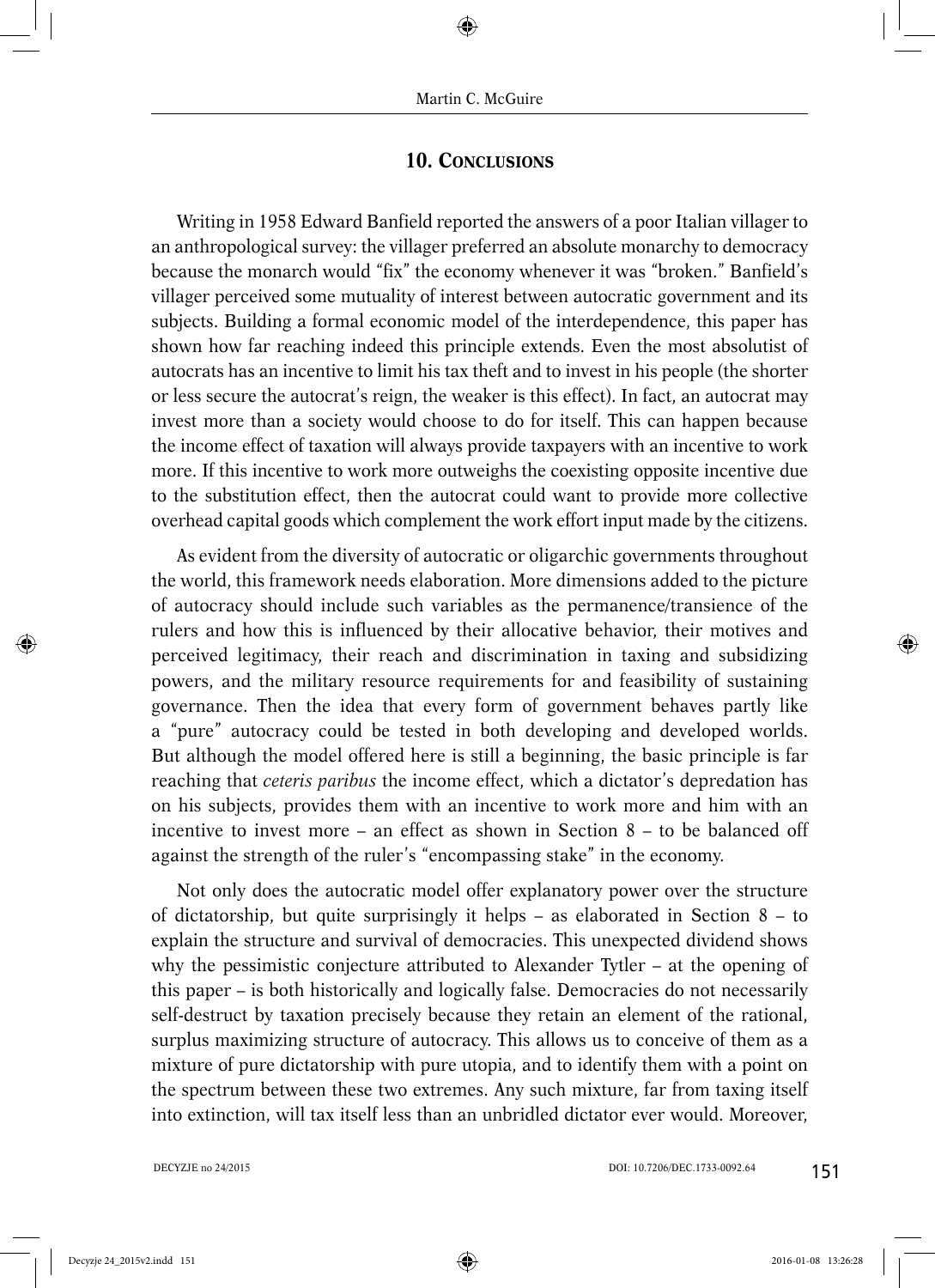the closer such a mixture comes to representing the entire society, the greater will be its government's stake in the private economy, and the less will it redistribute. Thus, contrary to Tytler the mixed modern semi-democracy is limited in its greed to be less redistributive than the autocrat on the one hand, and to require less than unanimous representation to in fact represent the entire society.

While there are many gaps in the theory presented here, some can be filled by refinements: such as allowing differential taxation between those in and out of power, or discrimination between groups in the targeting of benefits of government outlay. But some of the missing elements require more than fine-tuning. Especially glaring is the absence of an explanation for how a ruling interest obtains and maintains its position. Thus, the role of coercion and force in establishing and supporting the monopoly power to tax, in defending the regime from external and internal conquest, and in defending the citizenry from each other's predations, without overwhelming and subjugating the state that it is supposed to protect must be integrated into future analysis.

## **REFERENCES**

- Acemoglu, Daron, Simon Johnson, James A. Robinson, and Pierre Yared. (2008). *Income and Democracy. American Economic Review, 98* (3), 808–842.
- Acemoglu, Daron. (2008). Oligarchic Vs. Democratic Societies. *Journal of the European Economic Association, 6*(1), 1–44.
- Acemoglu, Daron, Suresh Naidu, Pascual Restrepo and James A. Robinson. (2013). *Democracy, Redistribution and Inequality*. Working Paper No. 19746*.* National Bureau of Economic Research.
- Acemoglu, Daron and James A. Robinson. (2006). *Economic Origins of Dictatorship and Democracy*. New York NY: Cambridge University Press.
- Aghion, Phillipe, Alberto Alesina, and Francisco Trebbi. (2008). Democracy, Technology, and Growth. In: *Institutions and Economic Performance*. Elhanan Helpman, ed. Cambridge, MA: Harvard University Press.
- Aiyagari, S. Rao, John D. Lawrence, and Martin Eichenbaum. (1992). The Output, Employment, and Interest Rate Effects of government Consumption. *Journal of Monetary Economics, 30*, 73-86.
- Akerlof, G and W. D. Nordhaus. (1967). *Balanced Growth --- A Razor's Edge? International Economic Review, 83*, 343.
- Alesina, Alberto and Dani Rodrik. (1994). Distributive Politics and Economic Growth*. Quarterly Journal of Economics, 109* (2), 465–490.
- Arrow, Kenneth. J., and Mordecai. Kurz. (1970). *Public Investment, The Rate of Return, and Optimal Fiscal Policy.* Baltimore, MD: Resources for the Future, The Johns Hopkins Press.
- Banfield, Edward. (1958). *The Moral Basis of a Backward Society.* Glencoe, IL: The Free Press.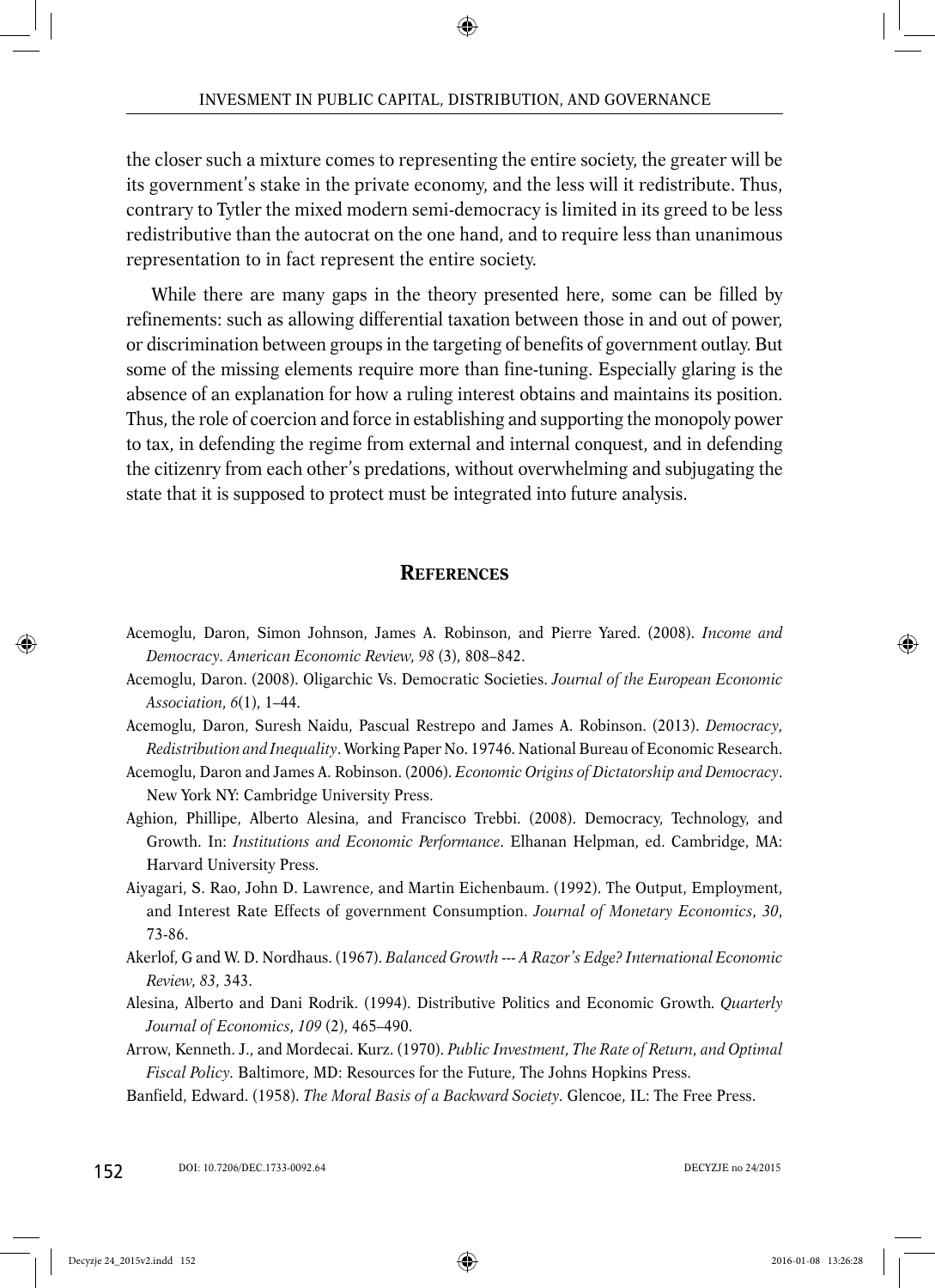- Barro, Robert J. (1990). Government Spending in a Simple Model of Endogenous Growth. *Journal of Political Economy, 98*(5, Part 2), S103-25.
- Barro, Robert J. (1999). Determinants of Democracy*. Journal of Political Economy, 107*(S6), 158–183.
- Barro, Robert J. and Xavier Sala-i-Martin. (1996). *Economic Growth*. New York, NY: McGraw-Hill.
- Barzel, Yoram. (2002). *A Theory of the State: Economic Rights, Legal Rights, and the Scope of the State.* New York, NY, Cambridge University Press.
- Benabou, Roland. (1996). Inequality and Growth. *NBER Macroeconomics Annual, 1996*, 11-92.
- Brennan, Geoffrey and James. M. Buchanan. (1977). Toward a Tax Constitution for Leviathan. *Journal of Public Economics, 8*, 255-74.
- Cheibub, Jose, Jennifer Gandhi Antonio, and James R. Vreeland. (2010). Democracy and Dictatorship Revisited*. Public Choice, 143*(1-2), 67–101.
- Cornes, Richard and Todd Sandler. (2000). Pareto-Improving Redistribution and Pure Public Goods. *German Economic Review, 1*(2), 169-186.
- Diamond, Peter. A., and James A. Mirlees. (1971). Optimal Taxation and Public Production I: Production Efficiency. *American Economic Review, 61*, 8-27.
- Engineer, Merwan. (1989). Taxes, Public Goods, and the Ruling Class: An Exploration of the Territory Between Brennan and Buchanan's Leviathan and Conventional Public Finance. *Public Finance, 44*, 19-30.
- Engineer, Merwan. (1990). Brennan and Buchanan's Leviathan Models. *The Social Science Journal, 27*(4), 419-33.
- Hillman, Arye. and Heinrich Ursprung. (2000). Political Culture and Economic Decline. *European Journal of Political Economy, 16*(2), 189-213.
- Hirshleifer, Jack. (1995). Anarchy and its Breakdown. *Journal of Political Economy*, 26-52.
- Hobbes, Thomas. (1651). *Leviathan*. London: Andrew Crooke, at the Green Dragon in St. Paul's Churchyard**.** Republished by The Project Gutenberg EBook of Leviathan. http://www.gutenberg. org/files/3207/3207-h/3207-h.htm
- Itaya, Jun-Ichi, David de Meza, and Gareth. D. Myles. (1997). In Praise of Inequality: Public Good Provision and Income Distribution. *Economic Letters, 57*, 289-96.
- Karras, George. (1996). The Optimal Government Size: Further International Evidence on the Productivity of Government Services*. Economic Inquiry, 34(April)*, 193-203.
- McGuire, Martin C. (1982). Regulation, Factor Rewards and International Trade. *Journal of Public Economics, 17*(3), 335-354.
- McGuire, Martin C. and Mancur L. Olson. (1996). The Economics of Autocracy and Majority Rule: The Invisible Hand and the Use of Force. *Journal of Economic Literature*, 72-96.
- Mulligan, Casey and Xavier Sala-i-Martin. (1997). The Optimum Quantity of Money: Theory and Evidence. *Journal of Money Credit, and Banking, 29*(4), 687.
- Niskanen, William A. (1997). Autocratic, Democratic, and Optimal Government. *Economic Inquiry, 35*(3), 464-79.
- Olson, Mancur L. (1991). Autocracy, Democracy, and Prosperity. In: *Strategy and Choice* (pp.131- 157). Richard J. Zeckhauser, ed. Cambridge, MA: The MIT Press.
- Olson, Mancur L. (1982). *The Rise and Decline of Nations*. New Haven, CT: Yale University Press.